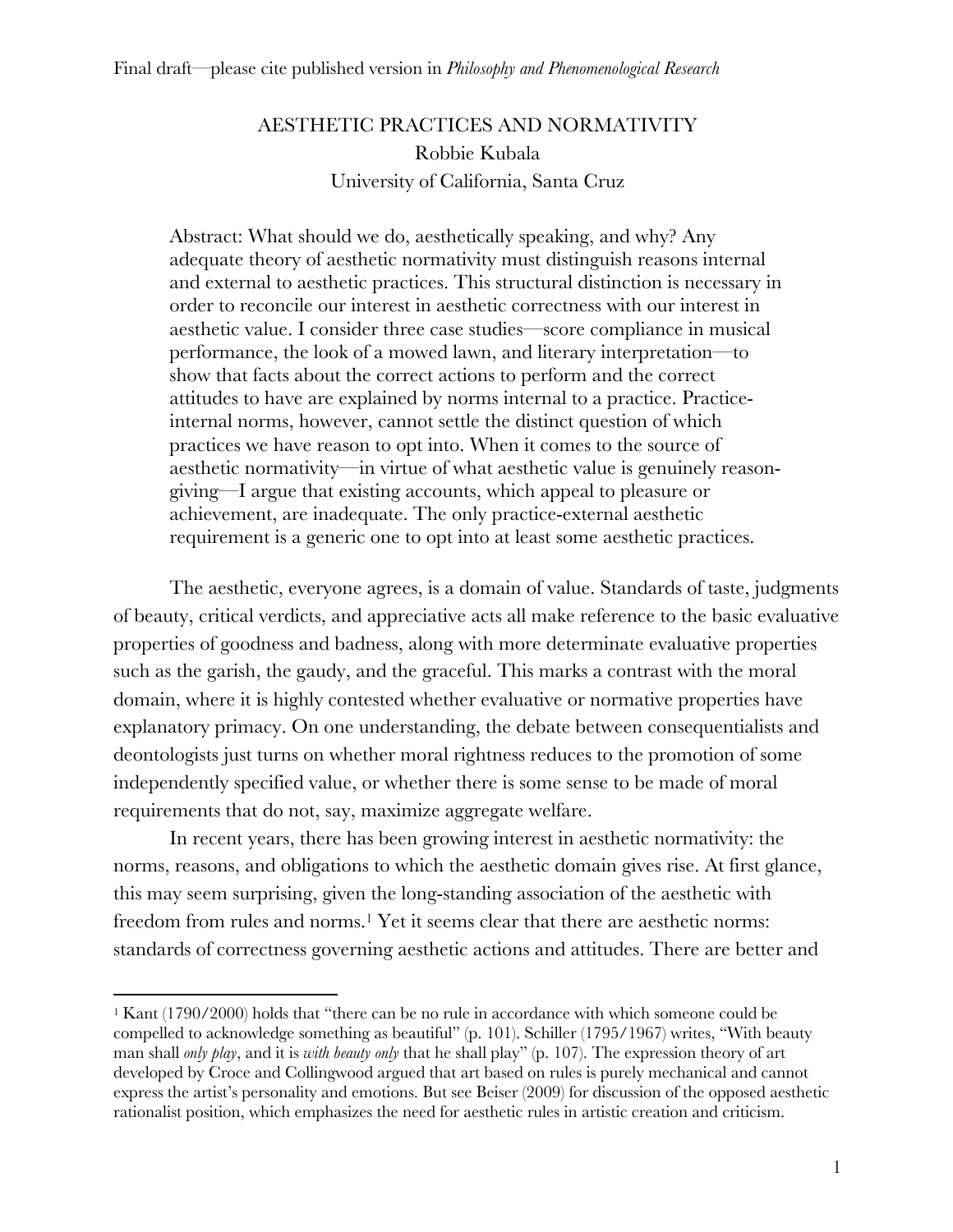worse ways to make, and to appreciate, a Renaissance sculpture, a cappuccino, an EDM song, an Instagram photo, a crossword puzzle, a noir film, and so forth. Aesthetic norms, however, cannot be explained in terms of evaluative considerations alone. Or so I will argue.2

This paper has two parts. In the first, I introduce a puzzle about reconciling our interest in aesthetic correctness—in getting things right aesthetically—with our interest in aesthetic value—in getting something aesthetically good. I claim that we best solve the puzzle by appealing to the existence of a social practice, which issues requirements governing aesthetic actions and attitudes. Such requirements are, for practitioners, inescapable: practitioners, as such, are subject to criticism when they violate them. But I also want to show that, even though some of those practice-internal requirements are not grounded directly in the promotion of aesthetic value, they can be *indirectly* grounded in the aesthetic value promoted by the practice as a whole. I discuss three examples that illustrate this structure: score compliance in musical performance, the look of a mowed lawn, and literary interpretation. These examples show that facts about the correct actions to perform, and the correct attitudes to have, are explained by norms internal to an aesthetic practice, not all of which are evaluative norms. This invites the distinct question of which practices we have reason to opt into: which of the correct actions are the actions that we have reason to perform.3

In the second part of the paper, therefore, I consider the question of whether there are any practice-external aesthetic requirements. This question can be answered by investigating the source of aesthetic normativity: in virtue of what, in general, aesthetic value is genuinely reason-giving. I present objections to the two positive answers defended in the literature to date—pleasure (as the hedonist claims) and achievement (as the network theorist claims)—as well as to a possible answer that appeals to moral value. Such answers to the source question entail, implausibly, that there are *specific* practiceexternal requirements, which can ground rankings of particular aesthetic practices that all

<sup>2</sup> Wallace (2019, pp. 26–27) seems to think that aesthetic reasons can be understood only as evaluative. Aesthetic reasons, on this view, are what Dancy (2004) calls enticing reasons: they take us to 'bests' rather than to 'oughts'. My examples show that this is false, at least at the level of what I will call practiceinternal reasons.

<sup>3</sup> I borrow the terminology of 'correct actions' from Maguire & Woods (2020), and the terminology of a normative standard's being 'inescapable' from Foot (1972). And I understand aesthetic 'requirements' in a minimal sense, as what one aesthetically should do, on the balance of aesthetic reasons, and is thereby criticizable for not doing. I am not here committed to the further claims that aesthetic requirements are directed obligations, or entail serious sanctions when breached, or generate aesthetic dilemmas (cf. Whiting, 2020); I defend a view about how such heavy-duty aesthetic obligations might be grounded in Kubala (2018).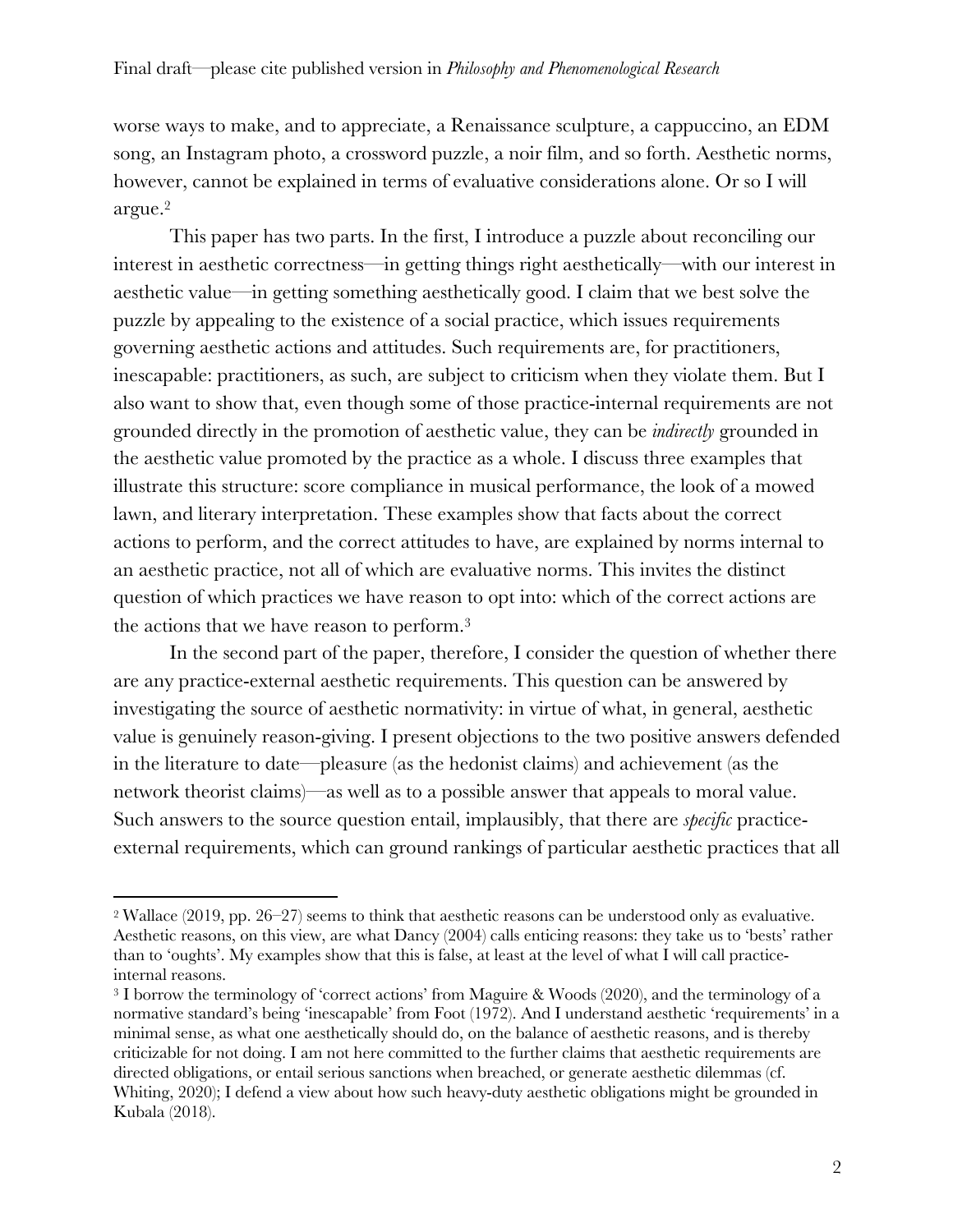agents are required to participate in. I then argue, more positively, that either there is no single source of aesthetic normativity—hence no one value that rationalizes aesthetic practice-choice—or there is no source at all, because a certain kind of primitivism is true. On either view, the only practice-external aesthetic requirement is a *generic* one to opt into at least some aesthetic practices.

A few clarifications are in order. In helping myself to a notion of aesthetic value properties, I take no stand here on what aesthetic value *is*, and in particular whether some form of experientialism about aesthetic value is true, or whether objects have aesthetic value independently of the value of the experiences they afford.4 And since I follow standard practice in understanding a reason as a favoring consideration, I will use the term 'aesthetic' to modify both theoretical reasons for belief and other doxastic attitudes, and practical reasons for intention and action.5 And I have no interest here in sorting out the metaphysics of aesthetic value or reasons.6

An appeal to social practices is familiar from the philosophy of art, and in particular from institutionalist approaches to the definition of art.7 But here I will understand artistic practices as a subset of the larger class of aesthetic practices, because there are many aesthetic practices that aren't of the arts.<sup>8</sup> Even a suitably expanded conception of the artistic, one that includes tattoo making and landscape gardening, typically does not extend to bird watching, tea drinking, interior design, and other elements of the everyday aesthetic. But all these practices attribute aesthetic value properties to objects. Since there is no consensus about what makes a property aesthetic, I follow Dominic McIver Lopes (2018, p. 46) in holding that we can make do with paradigm cases. Aesthetic value properties are those that appear on lists such as Frank

<sup>4</sup> For defenses of experientialism, see, e.g., Beardsley (1979), Mothersill (1984), Levinson (2002), Goldman (2006), and Stecker (2019). For defenses of the object theory, see, e.g., Sharpe (2000), Shelley (2010), and Lopes (2018).

<sup>5</sup> Even those who want to restrict the proper usage of the term 'aesthetic' to modifying reasons only for appreciation, narrowly construed, are happy to extend the term to reasons for belief and action in a derivative sense (e.g., Gorodeisky & Marcus, 2018).

<sup>&</sup>lt;sup>6</sup> A practice-based approach might seem to lend itself to anti-realism about aesthetic value, but "the claim that the practice is socially constructed does not entail that that which justifies the practice is socially constructed" (Nieswandt, 2019, p. 24). Furthermore, one motivation for a practice-based account of normativity in general is to carve a middle path between objectivism and subjectivism (Manne, 2013). For the purposes of this paper, I do assume the metaphysical view that determinate aesthetic values exist only within practices, though the view needs some care to be developed properly. See Raz (2003) for general discussion of the dependence of value on social practices.

<sup>7</sup> See, e.g., Danto (1964), Dickie (1974), and Davies (2004).

<sup>8</sup> I would also deny that there are artistic practices that are not also aesthetic practices. Even conceptual art, on my view, is an aesthetic practice, in virtue of attributing aesthetic value properties to artworks. Thus I deny that aesthetic value properties have a necessary connection to sensory perception.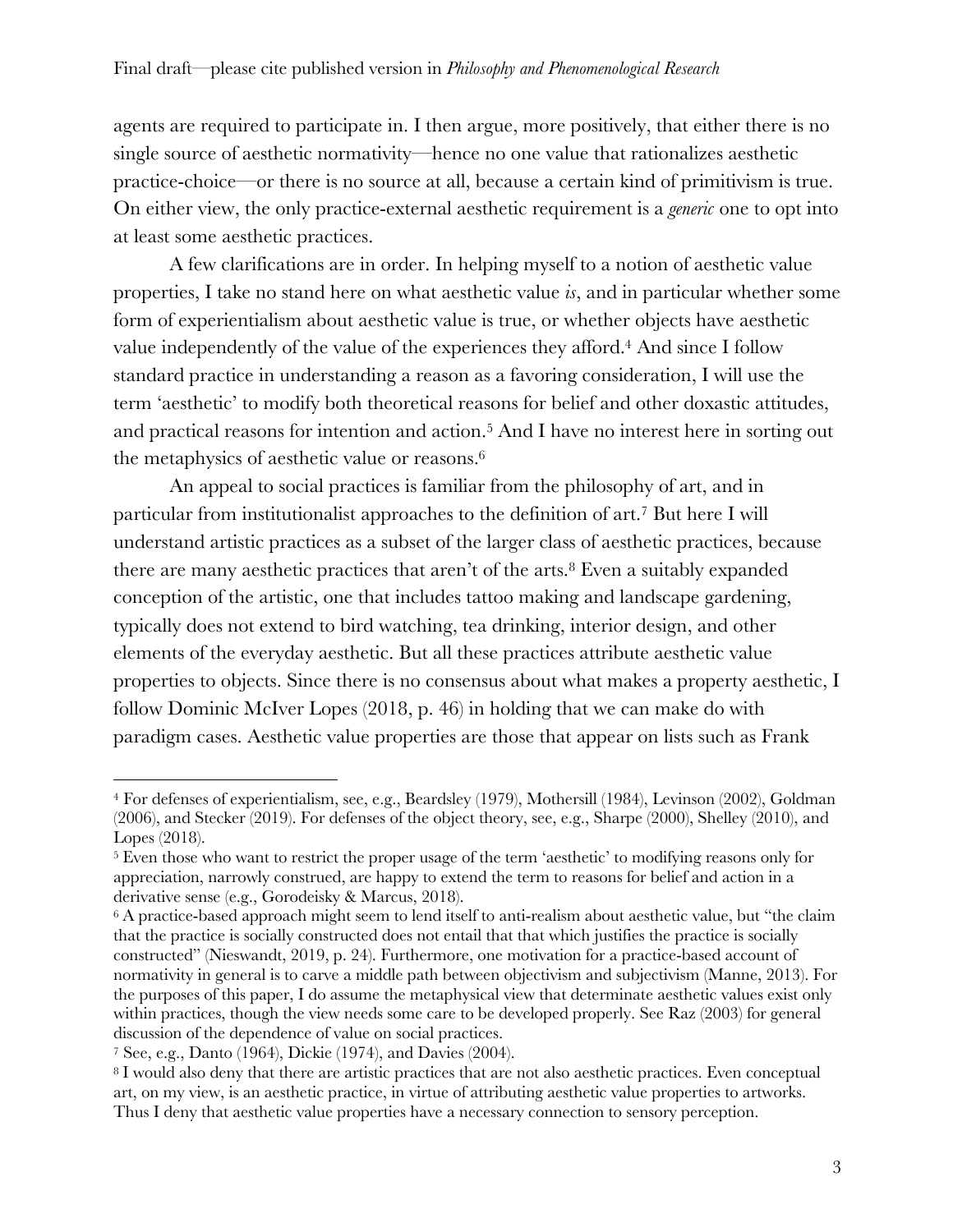Sibley's (1959): "unified, balanced, integrated, lifeless, serene, somber, dynamic, powerful, vivid, delicate, moving, trite, sentimental, tragic" (p. 421).9 Just as a painting or film can be lifeless or powerful, so can the plumage on a bird or the tile arrangement on a kitchen floor.<sup>10</sup> My overarching concerns here are not with metaphysics or demarcation, but with the *structure* of aesthetic normativity and the normative *source* of its authority.

## I. **Aesthetic Practices**

By a practice, I mean a social practice: a shared form of activity partially constituted by norms that govern roles, actions, and attitudes.11 Those norms can be more or less stringent: they might consist in strict permissions and forbiddings, as in the law, or they might instead supervene on a loose collection of favorings and disfavorings, as in the norms governing how to dance at weddings. And they can be more or less explicit: a legal system is to a large degree codified, whereas wedding dance norms are largely implicit. As Jack Woods (2018) emphasizes, practice norms can even be "entirely particularistic, having no explicit rules or aims, but where we have a sense of which things are favored, disfavored, forbidden, and permitted" (p. 211).12 The point is that the norms of a practice help to make it the practice that it is, thereby distinguishing it from other practices. If you're making a combination of flour, yeast, water, and salt, then the norm to

<sup>9</sup> Others who are happy to theorize aesthetic normativity without a full account of what makes aesthetic value aesthetic include McGonigal (2018) and Nguyen (2019). There are, admittedly, limits to this approach, limits that become particularly pressing for the hybrid-source account that I will go on to endorse, because some demarcation of the aesthetic will be necessary in order to unify the multiple sources as sources of *aesthetic* normativity.

<sup>10</sup> I should note the availability of a rival approach to demarcating the aesthetic domain, not in terms of a distinctive class of properties, but in terms of a distinctive response to objects. On this rival view, what makes a reason aesthetic rather than, say, moral is not a property in its content but the kind of attitude it normatively supports. Notable accounts of such an attitude include Kant's (1790/2000) disinterested pleasure, Stolnitz's (1960) aesthetic attitude of disinterest and sympathy, and, recently, Gorodeisky's (2019) view of aesthetic judgment as aesthetic pleasure. But even Gorodeisky helps herself to a notion of aesthetic *properties* separate from her account of aesthetic value, although the only thing that unifies the aesthetic properties, according to her, is that they can all be the appropriate objects of aesthetic pleasure. <sup>11</sup> Although I appeal to this broadly Rawlsian understanding, there are rival accounts in the literature. Like Rawls (1955), MacIntyre (2007) emphasizes the cooperative and normative elements of practices, but narrows the extension of the term by adding a perfectionist element: "human powers to achieve excellence, and human conceptions of the ends and goods involved, are extended" (p. 187). Brennan, Eriksson, Goodin, and Southwood (2013) broaden the extension of the term by calling a social practice "a regularity in behavior . . . that is explained, in part, by the presence within the group of pro-attitudes . . . towards the relevant behavior that are a matter of common knowledge" (p. 16), but the idea of a mere social regularity fails to capture the normative elements that are partially constitutive of a practice in my sense.

 $12$  I am grateful to an anonymous referee for pushing me to clarify that the connection between practices and norms might be made compatible with particularism about aesthetic value.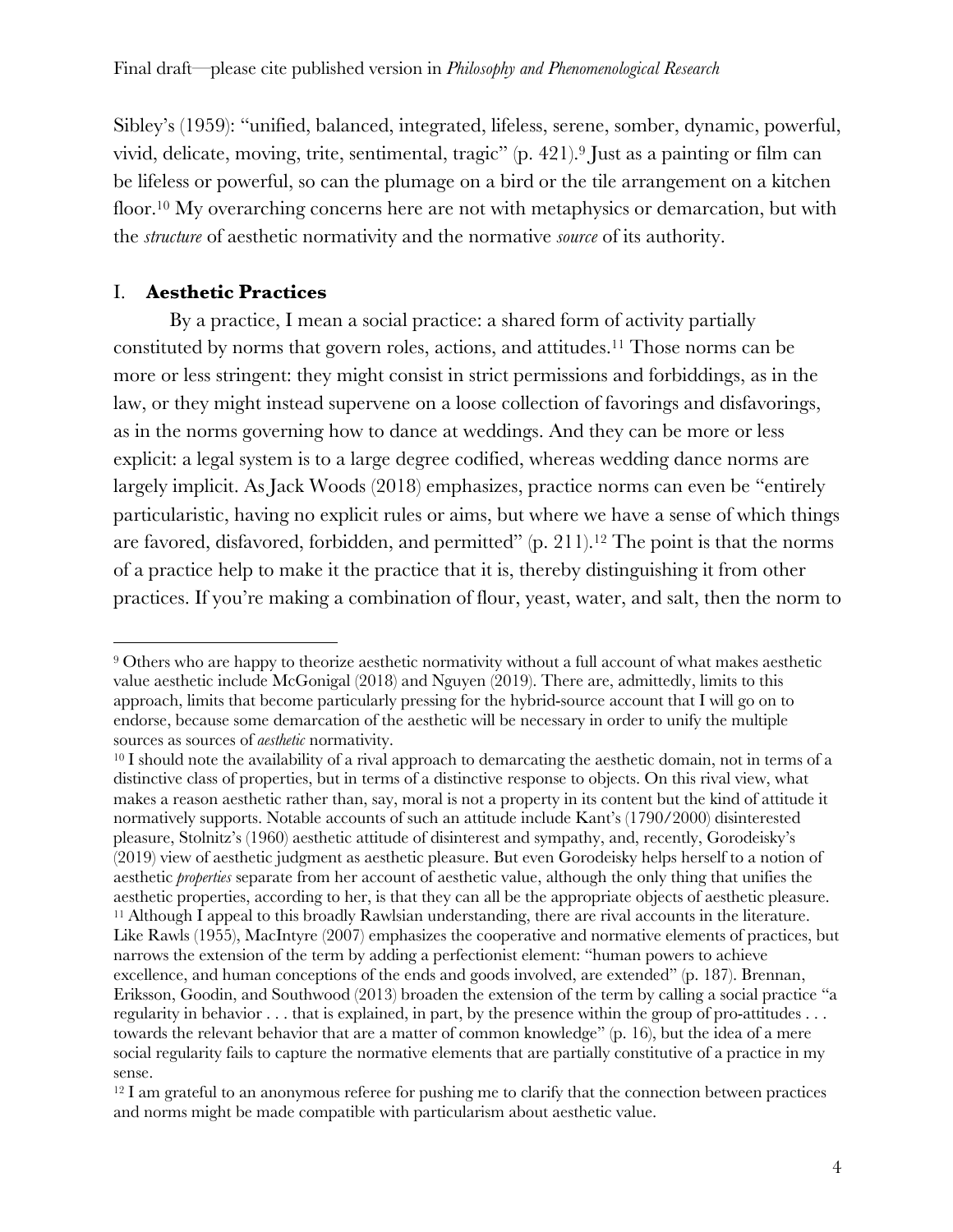give it a crusty exterior is part of what makes your activity count as bread-making rather than cake-baking.13

What makes a practice an *aesthetic* practice? I propose two individually necessary and jointly sufficient conditions. The first is that a practice is aesthetic only if it attributes aesthetic value properties to the objects it concerns. This condition is well illustrated by canonically artistic practices, where the aesthetic value properties of an artwork depend not only on its non-aesthetic descriptive properties, but on the category into which it falls (Walton, 1970). Thus, there can be a change in aesthetic value without a change in descriptive properties, just by changing the category in which an artwork is assessed. If I'm looking at a painting, the exact same brushstroke might be 'muted' when assessed in the practice of German expressionist painting but 'shocking' in the practice of American minimalism. Furthermore, the same 'mutedness' of a brushstroke might be an aesthetic merit in American Tonalist painting, but an aesthetic demerit in the tradition of Pop art. And again, the norm that promotes muted brushstrokes is part of what makes a practice one of American Tonalism rather than Pop art.

The second condition is that a practice is aesthetic only if it constitutively aims at some aesthetic value, or set of aesthetic values. The aim or purpose of the practice has to be something aesthetic. This is intended to rule out non-aesthetic practices that merely happen to attribute aesthetic value properties to objects. The North Korean ideology of *Juche* may evaluate certain children as appearing 'pure' in virtue of their aesthetic properties, but *Juche* is a political practice, one that aims at promoting the cult of the Kims, rather than a distinctively aesthetic one.<sup>14</sup> Pop art, on the other hand, aims at a certain loud, stylized visual engagement with American commercialism; that aesthetic value goes toward making it the practice that it is.

My main argument for appealing to practices is that doing so is the best way to solve a puzzle about justification. I assume that, whatever the correct account of aesthetic value turns out to be, our aesthetic actions will be rational only if they are related in the right way to that value.15 In other words, aesthetic actions are at least partially rationalized by aesthetic value. But it seems that our interest in getting things right—in making correct aesthetic judgments and performing the correct aesthetic actions sometimes comes into conflict with our interest in getting something good—in appreciating, creating, or displaying something of positive aesthetic value. Cases where

<sup>13</sup> I borrow the example from King (2020, p. 100).

<sup>14</sup> Thanks to Antonia Peacocke for the memorable example.

<sup>15</sup> As Davies (2006) notes, we approach the aesthetic in general "as value-seekers, though this is not to say that we anticipate finding value inevitably" (p. 241). This is true of appreciators as well as creators.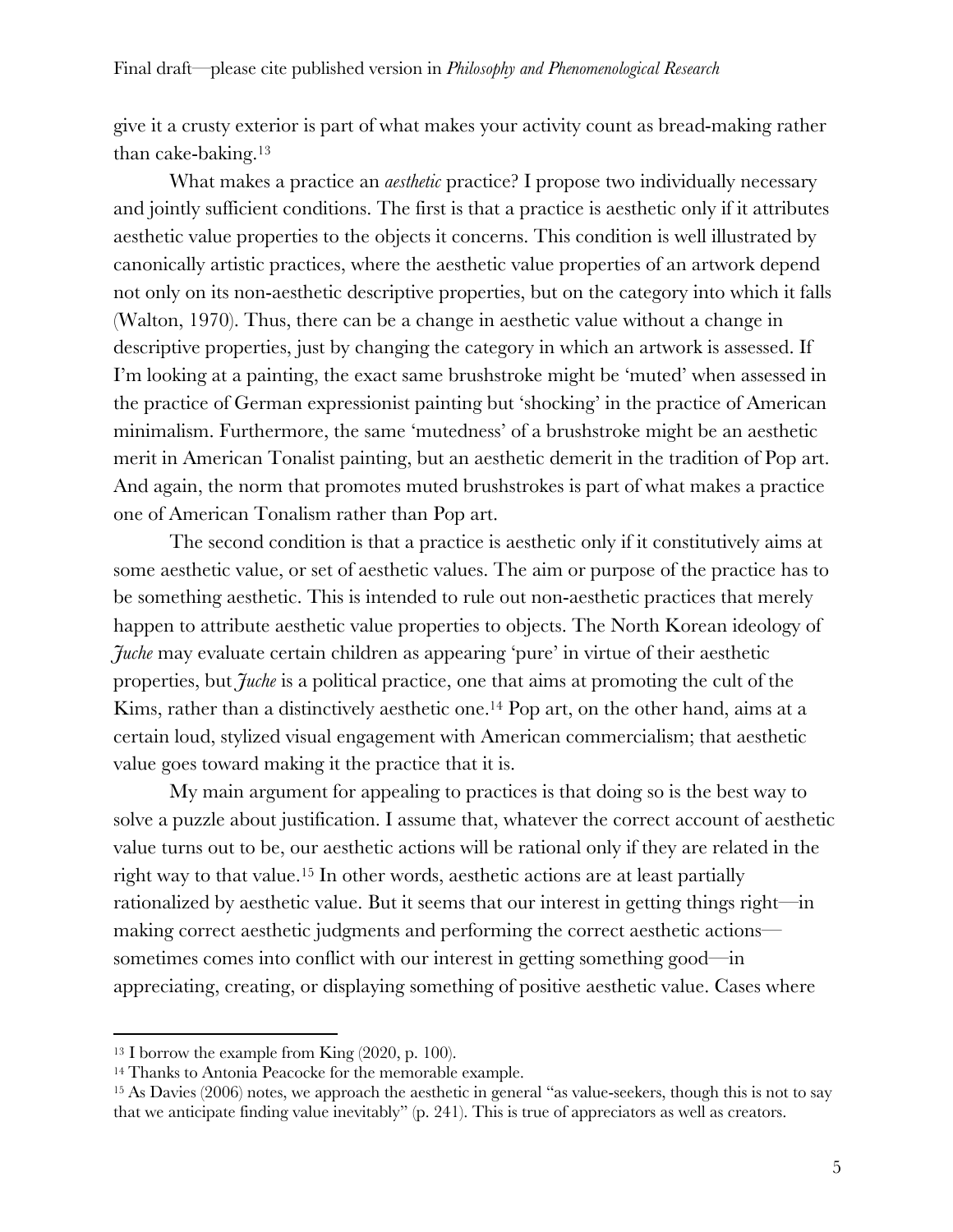getting things right has nothing (else) to do with getting something of value are not difficult to identify. You might go to the movies and try to figure out just what was going on with the convoluted plot of that awful mystery thriller. You might play an addictive low-graphics video game and spend hours trying to find the key that takes you to the next level. You might fuss over just the right angle at which to hang the hideous painting you inherited from a relative. Given the apparent inability to appeal to aesthetic value in these cases, is there something else that justifies or rationalizes such actions? Here are three case studies that suggest the answer is yes.

## 1.1 Score compliance

The first case study is an artistic one. In "Why Play the Notes?", Guy Rohrbaugh (2020) observes that to play the notes is to get things right in musical performance. Everyone agrees that performers should play the notes: they have reasons to comply with the score. But why does the fact that *that* note is in the score constitute a requirement for a performer to play it? Without an answer to that question, one that connects the norm of score compliance to a distinct source of reasons, the very fact of score compliance can look like an irrational fetish.

The main argument I take from Rohrbaugh is that it's not the case that performers comply with the score as a means to realizing its aesthetic value. An instrumental answer to the question might look plausible at first glance. After all, I play each note in a Chopin étude not for its own sake, but for the sake of playing the work as a whole. This looks like a paradigmatic case of a (non-causal) instrumental connection: I play the notes as a (constitutive) means to performing the work. What more do we want?

According to Rohrbaugh, the instrumental answer is true as far as it goes, but it doesn't go far enough, since it gives performers reasons for minimal compliance only. Assuming we reject a demanding view like Nelson Goodman's (1976), on which perfect accuracy is required for score compliance, then there will always be the possibility that a performer complies with the score even though they don't actually play all the notes. There is a range of less demanding views that could substitute for Goodman's, so let's stipulate that as long as a competent listener can recognize the piece, then the performer has complied with the score. As it turns out, though, plenty of competent listeners do not recognize when performers make mistakes, particularly in densely textured orchestral works or intricate solo piano pieces. But clearly performers are still required to play all the notes, even if something less than all the notes is sufficient for score compliance. So the instrumental answer doesn't account for the full strength of reasons to comply.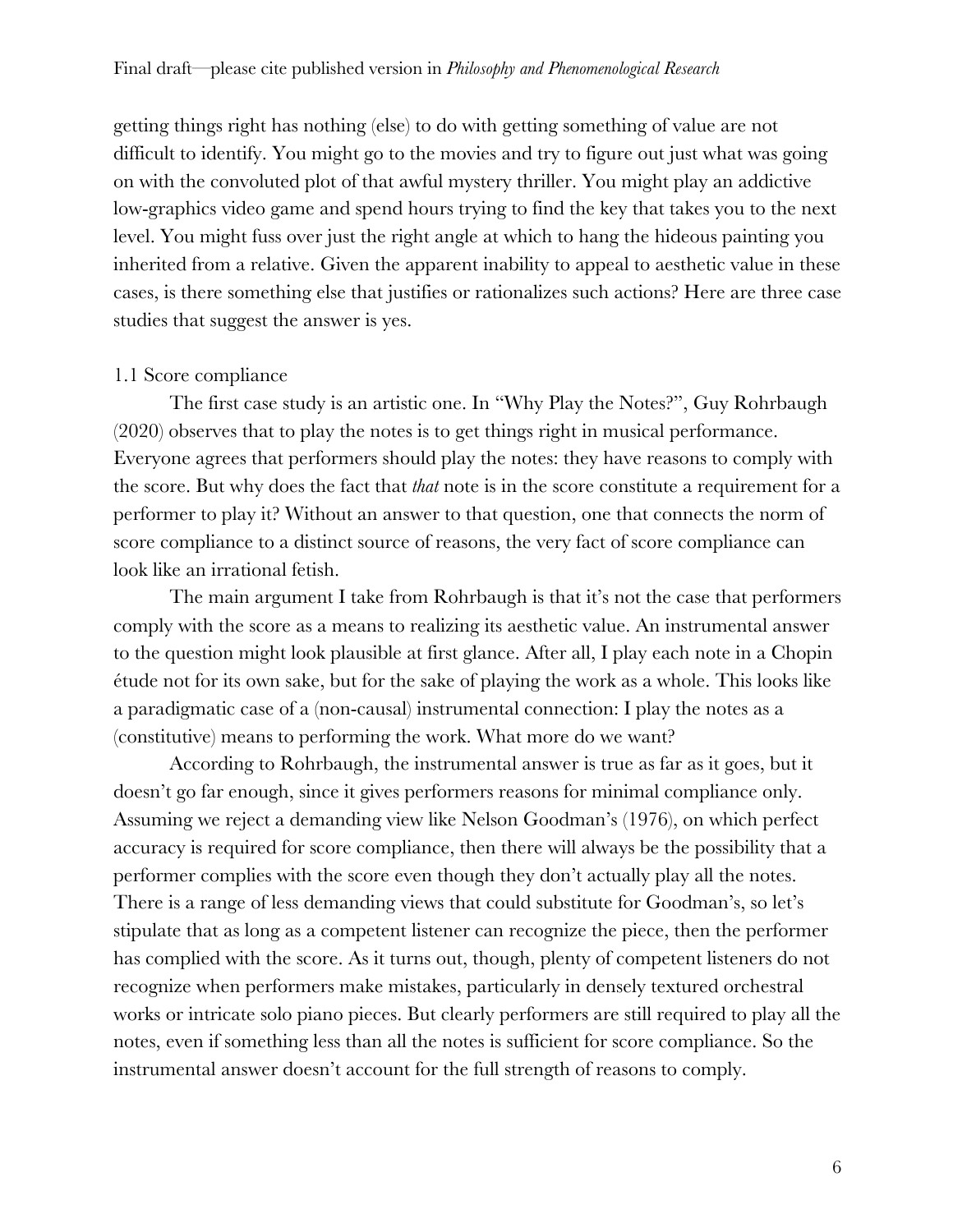The explanation of why not gives us the basis of a second objection, which is that all instrumental value is derivative value: we have reason to take the means only when we have reason to take the ends. But performers don't treat score compliance as instrumentally transmitted in this way; that would imply that they have reason to play the notes only when a piece has aesthetic value, and that the worse the piece is, the less reason they have to comply with its score. But performers don't treat their reasons for compliance as varying in weight with the aesthetic value of the work. No matter its aesthetic value, they're subject to a requirement to play all the notes. As Rohrbaugh (2020) puts it, our reasons for compliance "turn out to have a surprising deontological character. … We think that these reasons have force even when we think that we could do better, and they retain their force, tellingly, even when we are playing what is absolutely terrible" (p. 86).16

As I would diagnose the problem, the instrumental answer implies a picture on which all of our reasons flow from *evaluative* norms: standards of correctness that refer directly, and only, to considerations of aesthetic value. It's true that many, maybe most, of our practice-internal aesthetic reasons are directly evaluative, or value-based: a musical performer can try a new bit of phrasing, or experiment with tempo, in a way that aims squarely at enhancing the aesthetic value of the performance. But a performer's reasons to play the notes don't have this character. In playing the notes, they cannot be motivated directly by thoughts of aesthetic value, but instead by a disposition to follow the norms of the practice, regardless of aesthetic value.17

Why not? The answer is easiest to see with examples of the aesthetically bad, since they show how correctness-based reasons can come apart from aesthetic value-based reasons. I used to play the harpsichord and adored some thorny fugue-like pieces by Thomas Tallis. Like many Baroque keyboard works, some of Tallis' end on what's called the Picardy third: a final major chord coming at the end of a piece that's entirely in a minor key. I hate the Picardy third: it's always struck me as a cheap and unearned happy resolution. I think a piece sounds better without it, so when I would practice alone, I wouldn't play it (though I would sometimes feel a twinge of guilt, looking around my

<sup>&</sup>lt;sup>16</sup> Rohrbaugh also rejects answers on which our reasons of score compliance are ultimately grounded in moral respect for composers' intentions (since not all composers are living, and some could permissibly waive their claim to an accurate performance) or in rules of thumb for reliably generating aesthetic value (since the norm has deontic stringency).

<sup>17</sup> It is open to a defender of a two-level account to adopt a 'disaster avoidance' exception in which our deontic reasons to play the notes can be defeated by particularly weighty evaluative reasons. Rohrbaugh himself endorses such an exception: the point is not that performer's reasons "cannot ever be trumped by considerations of ensuing aesthetic value," just that they aren't automatically defeated (2020, p. 86). See also note 21.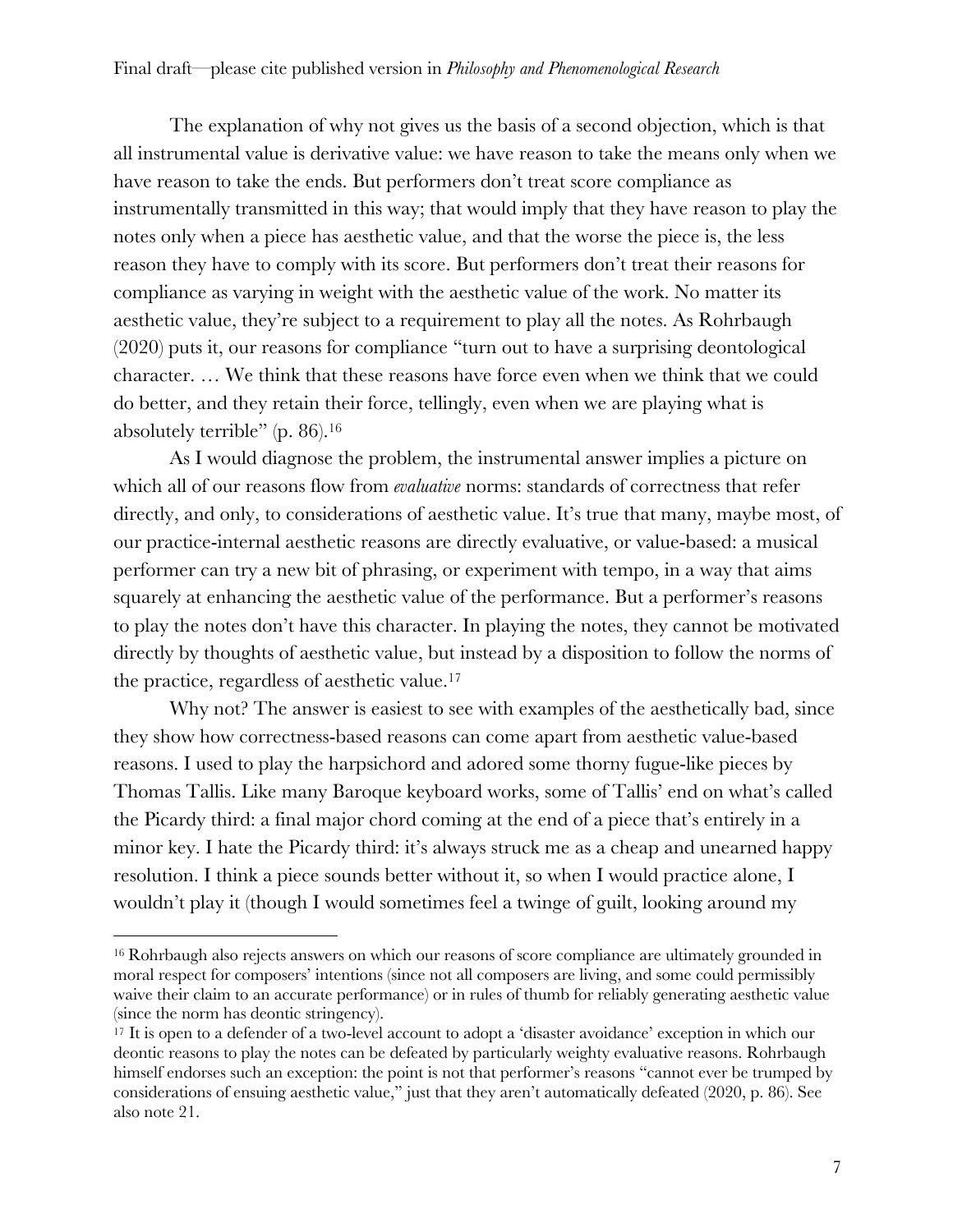shoulder to make sure no one was listening). But in performance, I would have to *bracket* that value-based reason: I wouldn't treat it as a reason for action.18 The reason I have to end on a beautiful minor chord is not *outweighed* by my reason to comply with the score; by stipulation, my aesthetic value-based reasons are actually stronger than my reasons for compliance. Instead, the directly aesthetic reason is bracketed, and my reasons for compliance block the force of the weightier value-based considerations with which they compete.

To summarize: why does the fact that a certain note is in the score count as a reason for a performer to play it, even when it doesn't contribute to the aesthetic value of the performance? Because that's the norm of a practice, a norm that performers internalize. In the absence of the practice, performers would have no such requirement to play the notes. Of course, different practices interpret this norm in distinct ways. Western classical performance scores typically annotate every single note, while jazz scores might consist merely in a lead sheet with chords and a melody. But however exactly the norm of getting it right is understood, practitioners internalize it, in a way that brackets considerations of aesthetic value. What makes the norm of score compliance an *indirectly*  aesthetic requirement? It will be indirect if the practice is aesthetic, i.e., one that attributes aesthetic value properties to objects and constitutively aims at an aesthetic value, such as making possible works of a scope and complexity that improvisation alone cannot attain.19 But a performer's particular action of score compliance is not justified by that value, but by the internal norms of the practice. This is what we should expect from the structure of a practice.

#### 1.2 The look of a mowed lawn

The example of score compliance might provoke two thoughts. First, it is something that practitioners do almost unthinkingly: anyone who learned to play an instrument in childhood knows that playing the notes is not even up for dispute. What about a case in which a practice comes into being? Second, score compliance is a paradigmatic artistic practice. What about a non-artistic practice? My second case study illustrates how a non-artistic practice originates.

<sup>18</sup> To bracket an otherwise valid consideration—a consideration that does genuinely count in favor of some action—is to not treat it as a motivating reason to perform that action. See Raz (1999) for general discussion of exclusionary reasons.

<sup>&</sup>lt;sup>19</sup> This is one possibility considered by Rohrbaugh (2020, p. 90). Others include making possible deeper appreciation of works through repeated hearings, and making possible subtly different interpretations of those works. Practitioners are not always able to articulate the value of a practice, or to agree on its specification, but they nonetheless take for granted that there is one.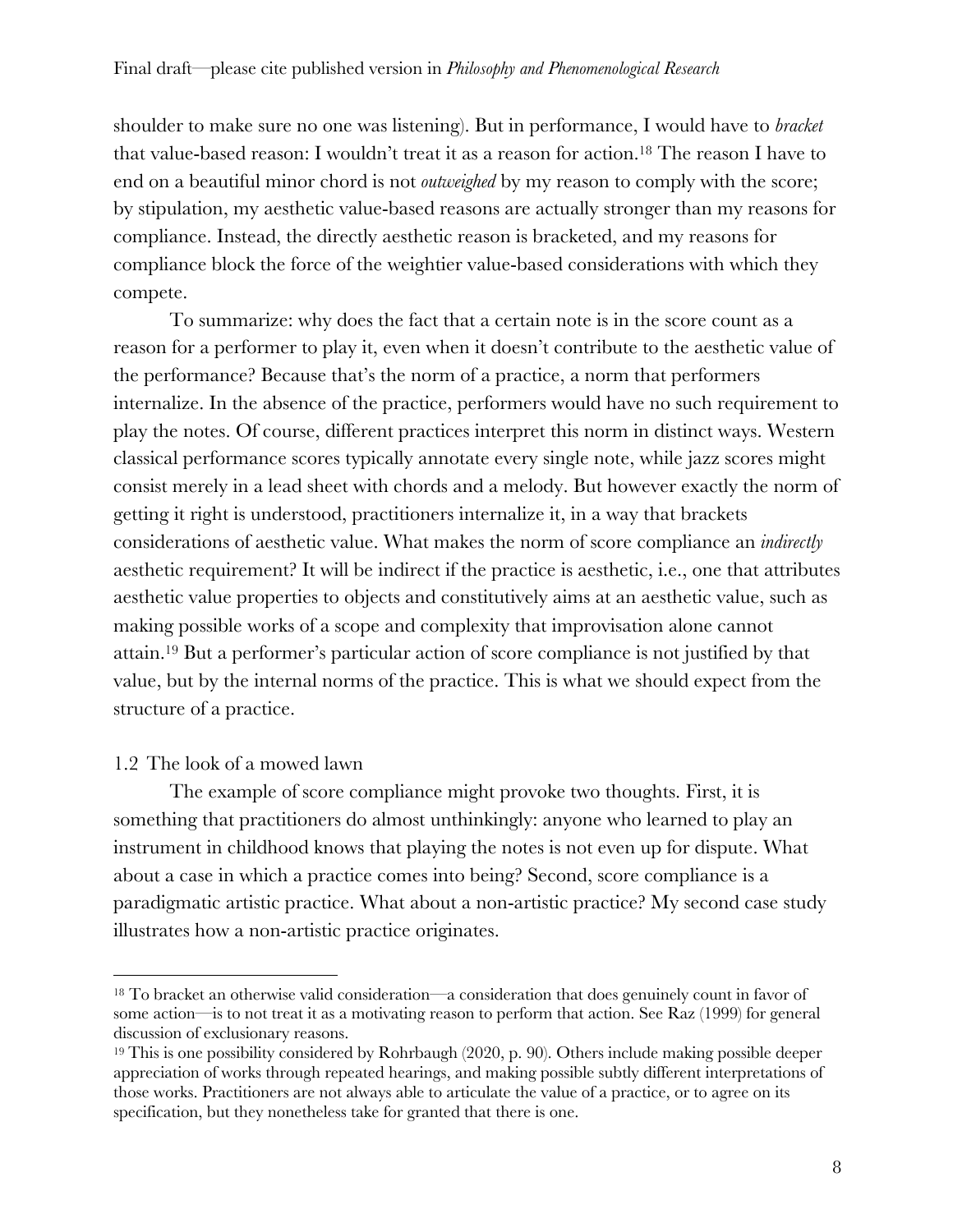Nicholas Wolterstorff's (2015) *Art Rethought* is mostly about the social practices of art. But he uses a non-artistic example to motivate the very idea of a practice: the look of a mowed lawn. In a social practice, there are multiple practitioners who are mutually aware of what others value, and so they perform certain actions in awareness of that value. But a practice typically originates with just one, or a few, individuals: centuries ago, someone first realized that they preferred the look of lawns that had been grazed by sheep to lawns that were untouched. That preference spread: others, whether independently or because of the evaluations of the first, began to prefer the look of a mowed lawn, too. Those evaluations began to guide their actions, such that they intentionally moved their flocks into areas where they wanted a certain look. Eventually new technologies arose, like mechanical lawnmowers, that cut the grass to a more uniform height than a flock of sheep could. What makes the practice social, according to Wolterstorff, is that people come to mow their lawns in part because others value that look, and then develop social interactions about the activity of lawn mowing (2015, p. 91). And they hold themselves and others liable to criticism when the practice's norms are violated.

At a certain point—difficult to say when—mowing the lawn, like score compliance, becomes something that is done for its own sake, regardless of the overall aesthetic value generated. It becomes an indirectly, rather than directly, aesthetic requirement. In certain parts of the US, such as central Texas, the lawn is often brown and dried, especially during the summer, and yet lawnmowers still cut it to a uniform length. No matter how ugly the lawn looks otherwise, they just have to cut it each week. You might think that cutting the grass isn't going to produce any additional aesthetic value, or that the dead grass would actually look better if it weren't cut, but if you are a practitioner, then you bracket that evaluative aesthetic consideration: you are not motivated by considerations of overall aesthetic value, but continue to mow the grass each week, just as, even though the étude isn't very good, you still have to play all the notes.

This example introduces the idea of outsiders to a practice. Some people are neither lawnmowers nor appreciators. They do not take themselves to have any reason to get it right, either by cutting their lawns to a uniform height or by making a positive aesthetic evaluation of lawns that are uniformly mowed. They might insist that there are many other contexts in which grass looks good when it's not mowed. And they'd surely be correct to deny that everyone has reason to prefer a practice of lawnmowing to a wilder landscape style. I return to the notion of an outsider in the second part of the paper.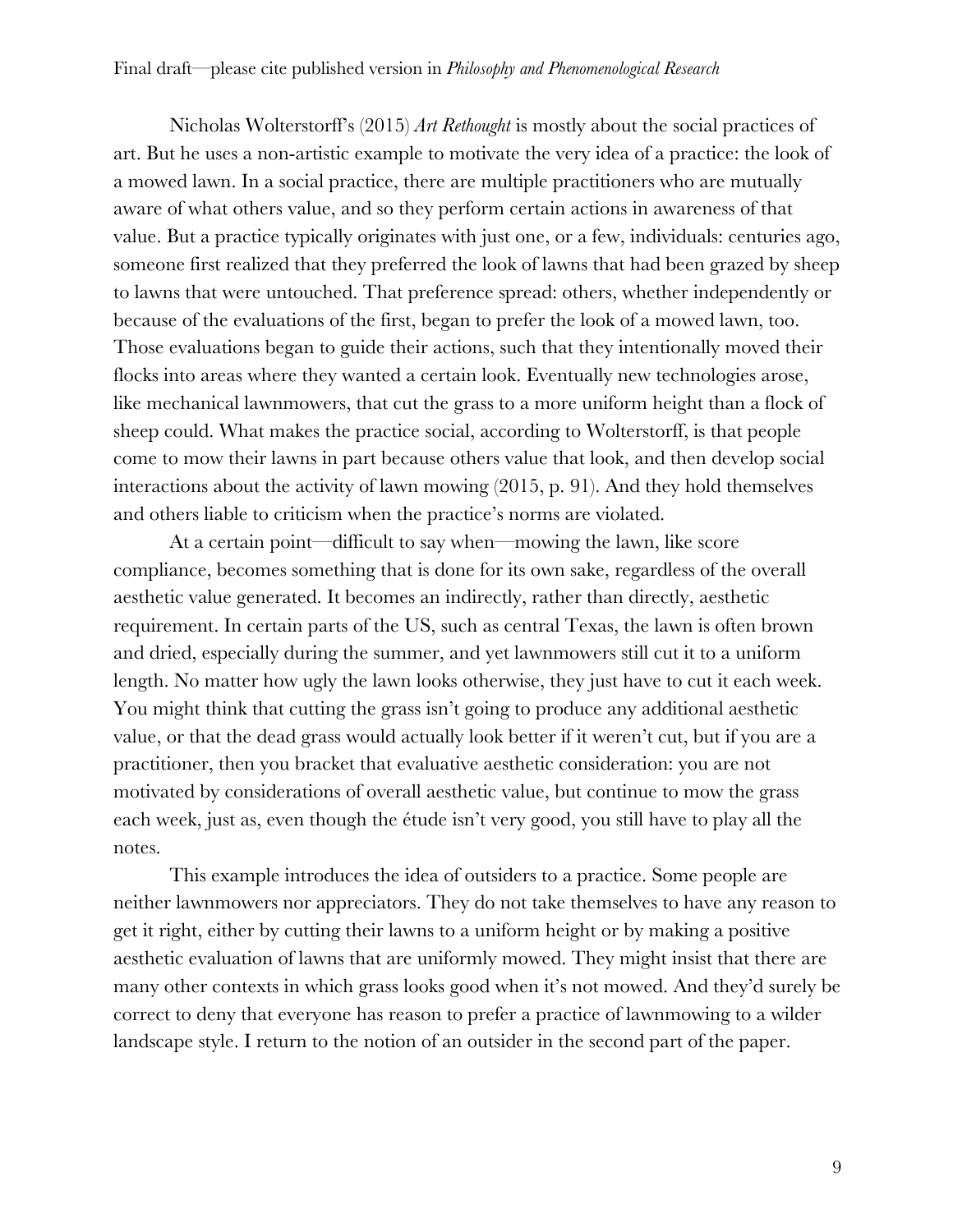#### 1.3 Literary interpretation

The third case study, literary interpretation, has received a lot of philosophical attention. So my goal is simply to show that it can usefully be analyzed as having the same practice-based justificatory structure as the other two. Before we ask whether or not a literary work is any good, we need to make sure we have understood it. We need our interpretation—the set of claims we make about a work's meaning—to *match* or *fit* the work, and the meaning it contains. In short, we need to get it right. But there is significant debate about what it is for an interpretation to fit a work, notably surrounding the question of whether interpretations must be constrained by authorial intentions. As I understand it, this is a debate about whether an interpretation can be fitting if it flouts an author's publicly available intentions concerning a work's meaning: intentionalists say no, anti-intentionalists say yes.20 The most popular variety of anti-intentionalism offers a distinct constraint on interpretation, which is that interpretations should aim to maximize the value of a work. Fitting interpretations, on this view, are those that put the work in its aesthetically best possible light. This might look like a one-level account, on which all aesthetic reasons are evaluative. Yet even these value-maximizers acknowledge a dimension of correctness distinct from value. Stephen Davies (2006) says that "the work must be seen in the best light that is consistent with preserving its identity," where identity is preserved by making claims that fit the work (p. 244). Alan Goldman (2006) writes, "Aesthetic experience should be grounded in an acceptable interpretation of its object, and an acceptable interpretation is one that maximizes the value of the experience while being constrained by the objective or base properties of the object" (p. 341). These antiintentionalists want our interpretations to latch on to *some* independently specified object. So while value-maximizing anti-intentionalists claim, controversially, that one wrongmaking property of an interpretation is that it fails to make the work valuable, they also recognize, as actual and moderate intentionalists do, that another wrong-making property of an interpretation is that it fails to fit the work. In other words, on both views, even if the work turns out to be bad, interpreters are still required to interpret it correctly, even though they could generate a more aesthetically satisfying interpretation if they didn't. Thus we see the same justificatory structure as in the other two cases: I sometimes have to bracket my evaluative aesthetic reasons, because I have internalized the norm to get the text right.

<sup>20</sup> For a general overview of the debate, see Irvin (2006). Wimsatt and Beardsley (1946) is the *locus classicus* of the anti-intentionalist view. Carroll (2001) is perhaps the definitive contemporary statement of the intentionalist rejoinder.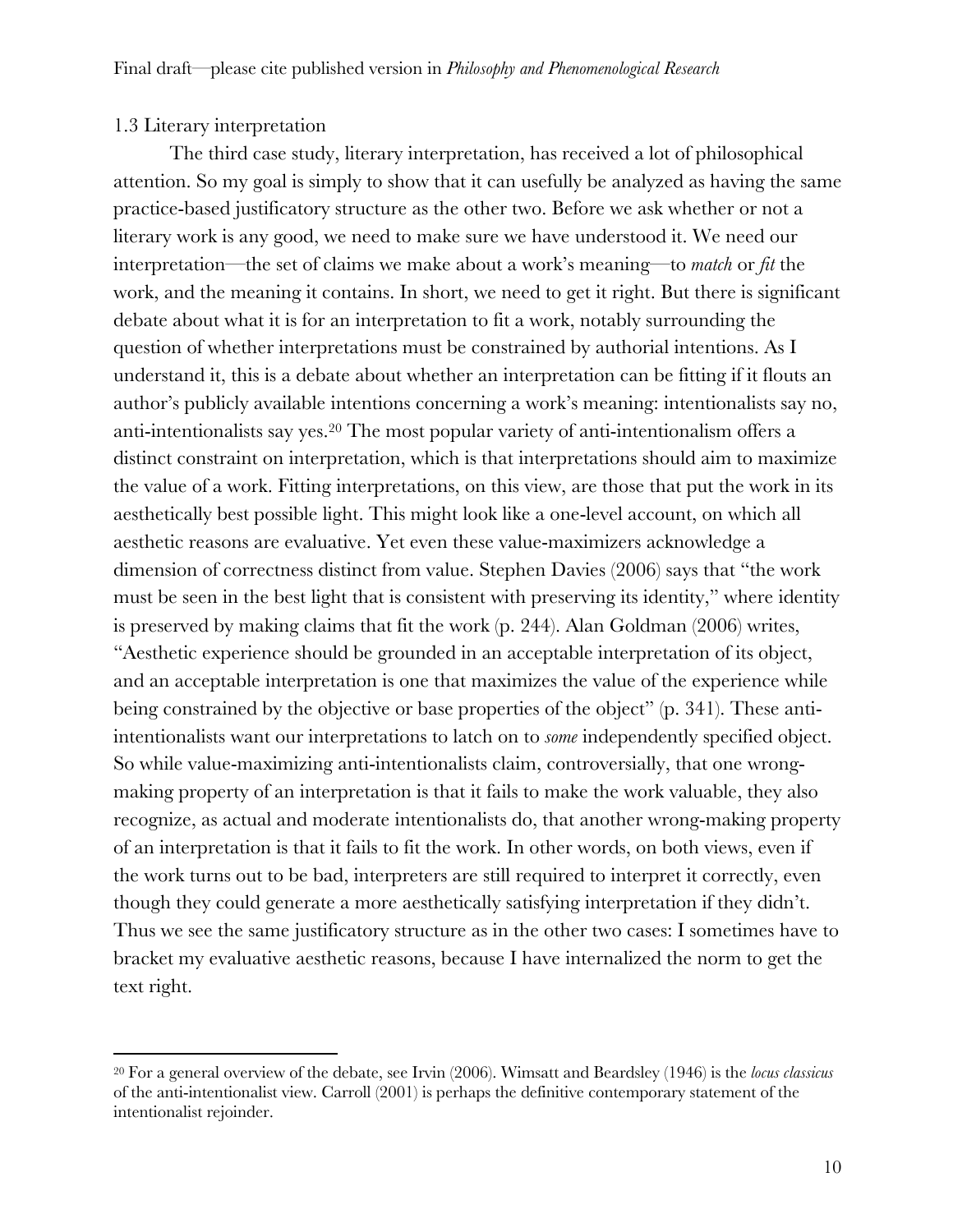As some have argued, debates are literary interpretation are fruitfully understood as disputes about distinct interpretive practices, which endorse different norms. Hallvard Lillehammer (2008), in discussing whether the ethical value of a work of art ever contributes to its aesthetic value, argues that conceptual analysis is not going to settle such questions, because they are substantial normative questions internal to the broader practices of aesthetic criticism. Elsewhere, I argue for a similar position with respect to the intentionalism debate, understanding the two sides as different practices, individuated by different constitutive aims (Kubala, 2019a). For instance, Noël Carroll takes the value at which intentionalism aims to be the appreciation of the author's achievement (2009, p. 13), while Goldman takes the value at which anti-intentionalism aims to be the appreciation of all the values in a work (2013, p. 30).

But I will not say anything further here about how values justify aesthetic practices, or about what kind of values they are. My brief mentions of Carroll and Goldman illustrate the claim that an aesthetic practice is one that constitutively aims at something aesthetic: the creation, cultivation, and appreciation of an aesthetic value. But surely other considerations can come into play: moral considerations might speak against a practice of personal beautification, for instance, to the extent that the practice rests on oppressive gender norms. In the second part of the paper, when considering the normative question of which aesthetic practices agents have reason to opt into, I will implicitly be restricting the class to *justified* aesthetic practices, however that notion of justification is ultimately understood.

These three case studies jointly suggest four lessons about aesthetic normativity. First, some aesthetic requirements are not directly value-based. Practitioners are still required to play the notes, cut the lawn, and interpret accurately, no matter how aesthetically bad or good the musical score, grass, or literary work is. Second, when aesthetic requirements have this character, they can be explained by the existence of a social practice, in the absence of which practitioners would have no such requirement. Facts about the correct action to perform within a practice are explained by norms internal to a practice: a certain action might be correct within a practice of Baroque keyboard music but not within a practice of jazz improvisation. Third, even those nonvalue-based aesthetic requirements are indirectly value-based, so long as they are based in the constitutive value of the practice, the value that the practice as a whole aims to promote.21 Fourth, these requirements are inescapable in the sense that practitioners

<sup>&</sup>lt;sup>21</sup> It is worth spelling out the sense in which internal practice norms are not merely instrumental to the facilitation of the value of the practice; they aren't rules of thumb, or what Rawls calls summary rules. If the aim of a practice is to promote *V*, and the aim of your particular action is also to promote *V*, then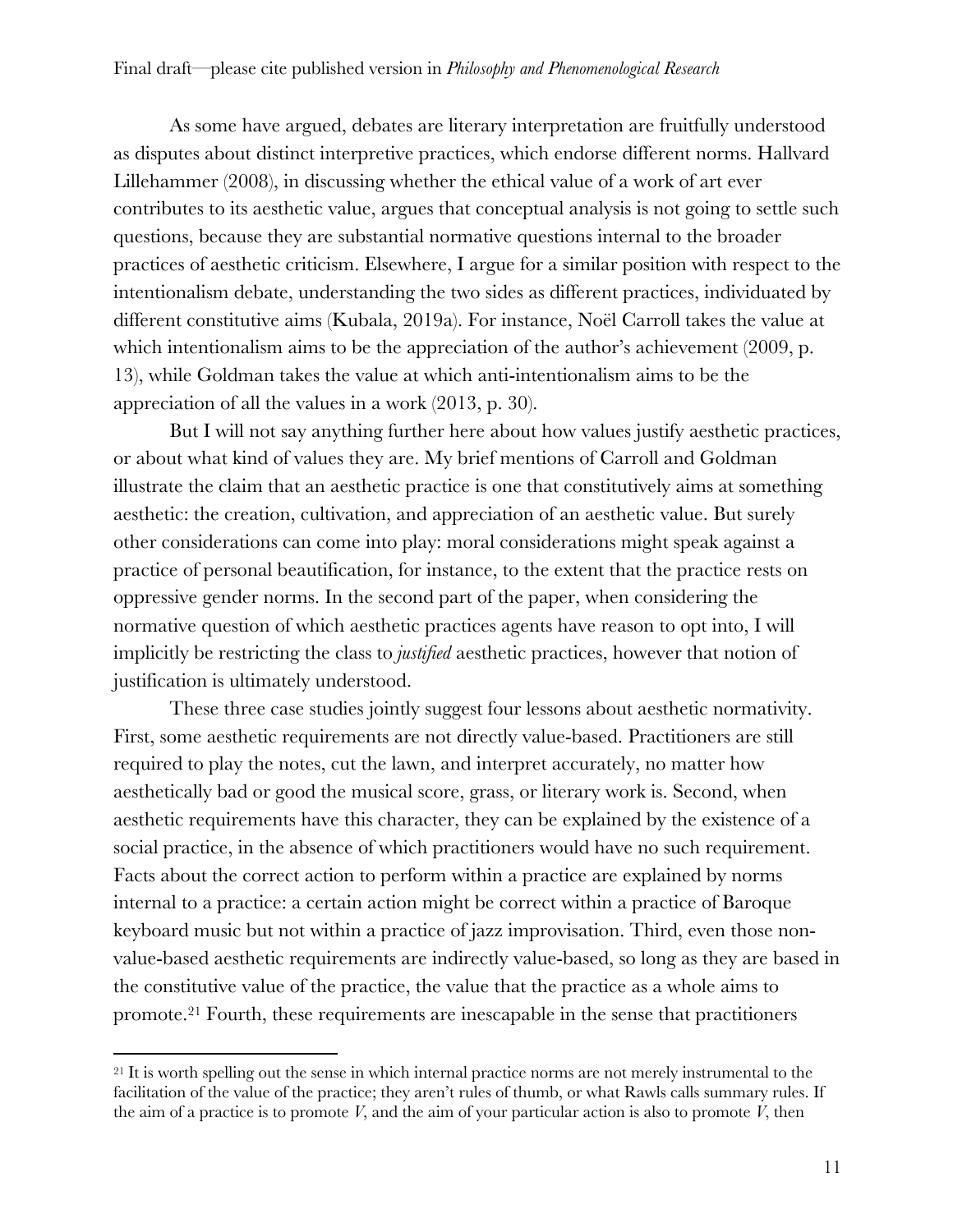remain liable to criticism, even if they are trying to act as reformers. If I were to play the Tallis piece without the Picardy third, I would still be liable to criticism *qua* performer in that existing practice, even if what I'm trying to do is to get the reform to spread in a modified version of the practice.

These case studies also have taxonomic implications for an account of aesthetic reasons. Some reasons are practice-internal: their content depends on the existence and norms of the practices that give rise to them. Practice-internal reasons are themselves of two kinds. Some are *evaluative*, appealing directly to considerations of aesthetic value as understood by the practice: the fact that the complex harmonies can be better heard is a reason to use the damper pedal sparingly when playing Bach on the piano. Others are *constitutive*, appealing to considerations about the nature of the practice itself: the fact that the Picardy third is in the score counts in favor of playing the chord. These are both reasons to perform aesthetic actions within aesthetic practices.

It is worth returning to an objection mentioned at the beginning of the paper. The arts, or at least the contemporary arts, make almost a fetish of rule-breaking. Artistic innovation is thought to require the overturning of received wisdom, the flouting of existing norms, and perhaps even, as Kant (1790/2000) put it, genius, understood as "a talent for producing that for which no determinate rule can be given" (p. 186). Yet this rule-breaking itself rests on a foundation of rules. In order to have a practice or tradition at all, there needs to be some shared agreement about certain basic norms, even if others are changing rapidly. Maybe there is a norm on appreciators to give *prima facie*  consideration to the title of an artwork, such that if a conceptual artist calls their sculpture a painting, appreciators ought to approach it with the concept of a painting in mind. Or maybe the norms are even more basic, as basic as evaluating the object correctly, even if what counts as correct is evolving.<sup>22</sup> So while there may be an enormous amount of messiness at the level of practice, this does not undermine the theoretical neatness of the two-level structure at a given point in time.

A second objection will lead into the second part of the paper by returning to the idea of outsiders to a practice. While practice-internal norms determine which actions are

you're vulnerable to worries, familiar from discussions of rule-consequentialism, about the collapse of the two-level structure, since you would automatically override the norms you've internalized whenever you expect your action to generate more of *V*. But as the case study of score compliance makes clear, that's not how practitioners deliberate. Better to understand value as attaching directly to the practice—such that practitioners really do internalize the norm to get it right, and not merely for the sake of some further end—but to understand that value (call it *V*) as having a distinct specification from the internal values (call them  $V'$ ,  $V''$ , etc.).

<sup>22</sup> As Lopes (2018) puts it, "disputants can modify the aesthetic profile of a practice without violating core aesthetic norms" (p. 177).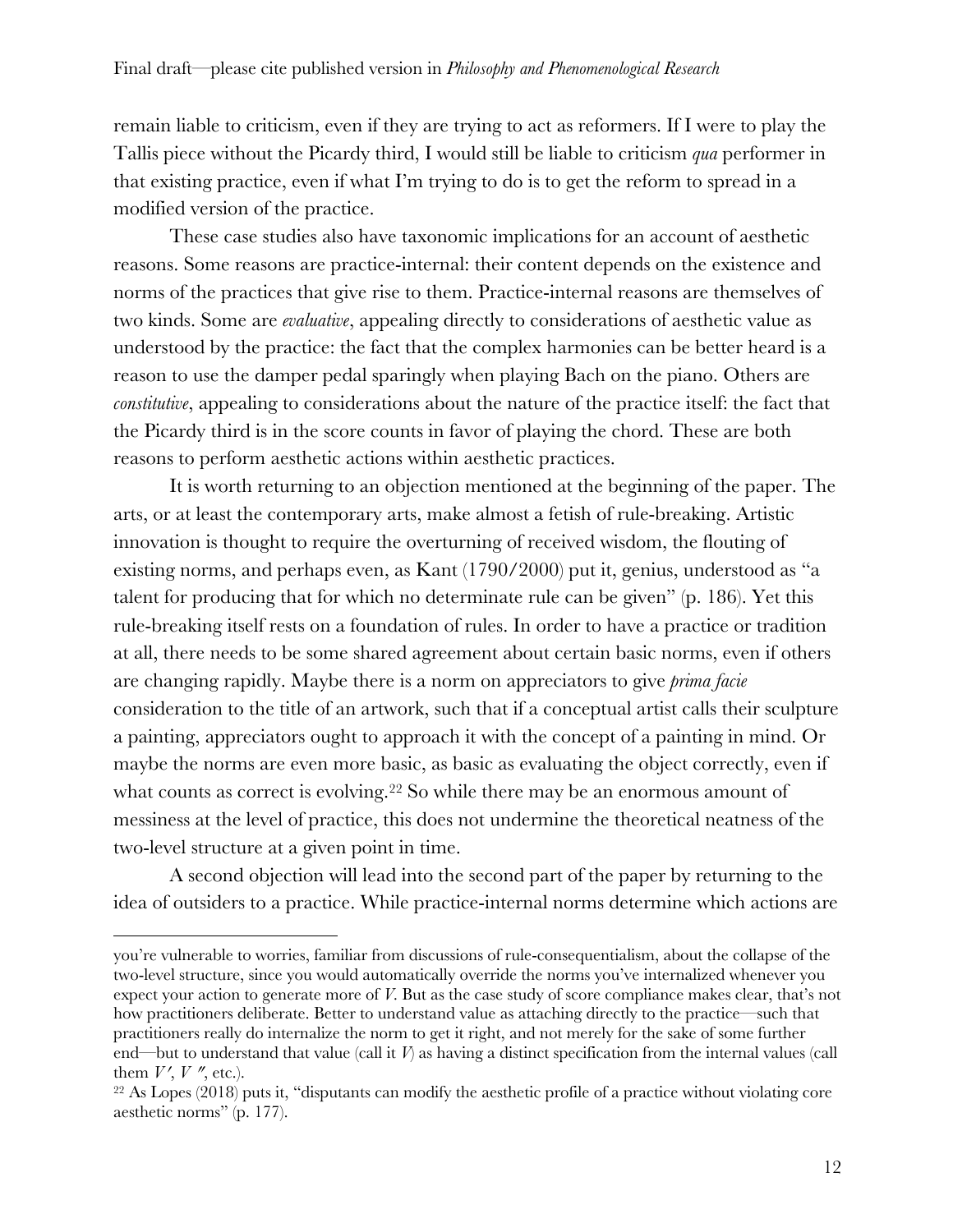correct, not every action that is correct is an action that we have reason to perform. It's correct to play the Picardy third, but that doesn't give me any reason to simultaneously strike three keys on the harpsichord unless I have distinct, practice-external reason to be in the Baroque keyboard practice where Picardy thirds are correct. While each of us is surely a practitioner within some aesthetic practices, we're also all outsiders to others—we wonder what the value is of various other practices, and whether we have any reason to opt in, especially given that we're confronted with far more aesthetic value than we could fully respond to in one lifetime. What kind of technology are the serious coffee-drinkers using? What's up with those dance videos on TikTok? What does anybody get out of collecting Hummel figurines? Facts about the correct action to perform (practice-internal reasons) are not of interest to outsiders unless they have reasons to be in that practice (practice-external reasons). The objector worries, reasonably, that we cannot know which of these practice-internal reasons have genuine normative force unless we have some account of what the practice-external reasons are.23 This is the *outsider question*: why should I take part in any particular practice? It's the idea of outsiders that takes us to the source question about aesthetic normativity.24

## II. **The Source of Aesthetic Normativity**

The distinction between practice-internal and practice-external reasons is an instance of the general distinction between thin and robust normativity: the thin normativity of what is fitting, merited, or appropriate according to any token standard of correctness, and the robust normativity of what we have authoritative reason to do.25 In this section, I argue that while there are multiple sources of practice-external reasons, the only practice-external aesthetic requirement is a *generic* one to opt into at least some aesthetic practices. I support that claim by considering the source of aesthetic

<sup>23</sup> Whether or not we need reasons *ex ante* in order to be justified in participating in any aesthetic practice—and I take no stand on this question—it seems clear that investigating our reasons *ex post* is at least of interest in guiding practice-change going forward.

<sup>&</sup>lt;sup>24</sup> There are many other important questions that a practice-based account ought to answer, including questions about the individuation of practices, the source of some members' authority within a practice, and the conditions on counting as a practitioner at all. I set those questions aside for another occasion. <sup>25</sup> Lord and Sylvan (2019) defend the claim that "the reasons that determine 'fittingness' are not essentially normative in any sense stronger than that associated with any arbitrary standard of correctness" (p. 45). Broome (2013) notes that while there is a sense of 'norm' that merely "refers to an established practice or alternatively to a rule or requirement," what he calls "true normativity" helps to determine what you *ought* to do (p. 11). Terminology differs greatly for this latter sense of normativity: true, genuine, substantive, thick, robust, authoritative, full-blooded, etc.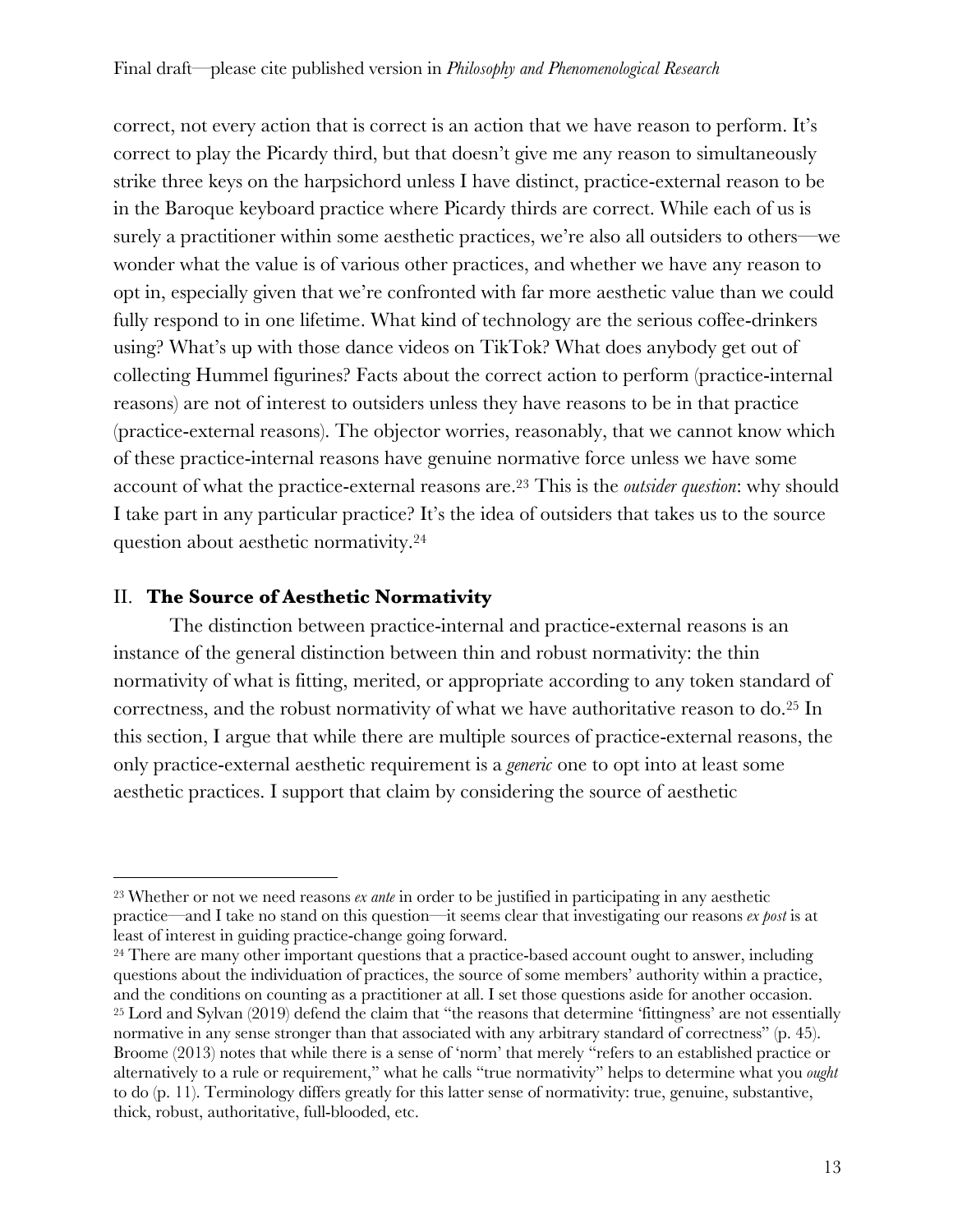normativity: in virtue of what aesthetic value is genuinely reason-giving.26 Some think that, because aesthetic normativity has a single source, that answer could give us a rational basis for choice among particular practices and ground *specific* practice-external aesthetic requirements. The hedonist thinks we can rank practices by appealing to the normativity of pleasure, and the network theorist thinks we can rank practices by appealing to the normativity of achievement. I present an objection to both accounts. I then argue that either there is no single source of aesthetic normativity—no *one* value that rationalizes practice-choice—or there is no source at all, because a certain kind of primitivism is true. Although there aren't any aesthetic requirements to opt into particular practices, both views are compatible with the plausible idea that there would be something to criticize in an anaesthetic agent: one who never responded to any aesthetic values at all.

## 2.1 Pleasure

The source question asks first for a general explanatory value-claim: an explanation of how, i.e., in virtue of what, aesthetic value is reason-giving for us. The hedonist answers by pointing to the normativity of *pleasure*, specifically aesthetic pleasure. Everyone agrees that pleasure is reason-giving, that we have reason, not always decisive, to pursue pleasure. What makes aesthetic value reason-giving is that aesthetic value is, or at least can be, pleasing. In general, it's the power of aesthetic value to please that makes it normative for us.

What about the rational basis for specific practice-choice? While a hedonist could offer several possible answers, the most popular one is Humean. On the Humean view, an object is aesthetically valuable in virtue of the pleasure it non-contingently affords to competent agents, and the most aesthetically valuable objects are identified by true judges, whose expert sensitivities equip them to identify the cross-cultural masterworks that will in fact afford the most pleasure to agents who competently appreciate them (Mothersill, 1989; Levinson, 2002). This has the potential to yield a ranking of practices in terms of the degree of pleasure produced (or expected to be produced) by existing (or,

<sup>26</sup> We can ask how aesthetic value is reason-giving without a full account of the nature of aesthetic value in the same way that we can ask how moral value is reason-giving without a full account of the nature of moral value. The question 'why be moral?' might be answered by claiming that following the moral rules is in our self-interest, without thereby committing to the view that moral value is the value of rational agency, or the value of states of affairs, or some other position. Similarly, the analogous question 'why be aesthetic?' might be answered by claiming that aesthetic objects contribute to our welfare, without thereby committing to the view that aesthetic value is the value of experiences, or some non-reductive value we experience objects as having, or some other position. But see note 9 for the limits of this approach.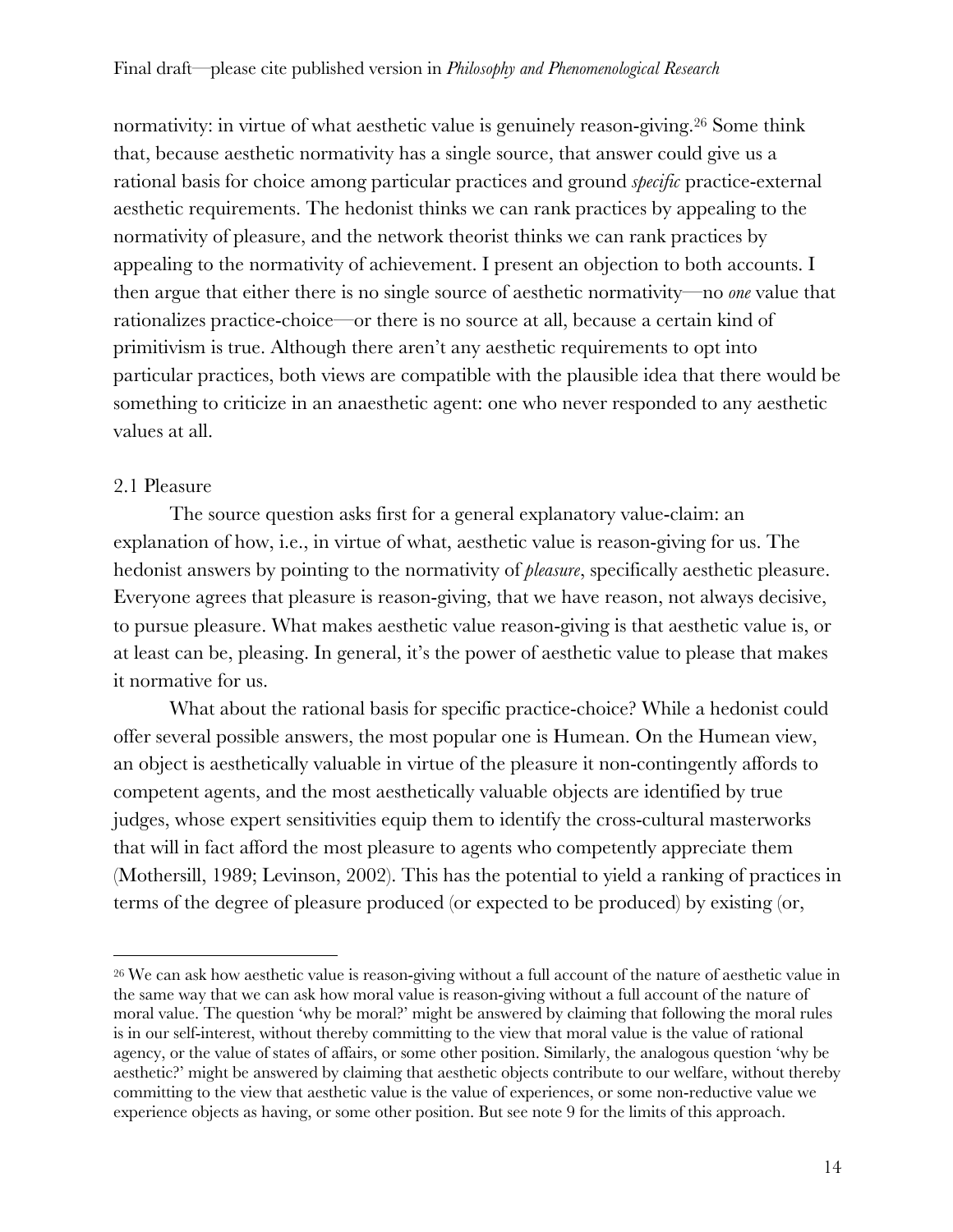potentially, future) aesthetic objects within a practice, where degree can be a function of both quantity and quality of pleasure. And so it issues specific practice-external requirements: because of the degree of pleasure that competent agents derive, everyone might be aesthetically required to participate in the appreciation of Western classical music and forbidden from participating in the practice of twelve-tone atonal music, or 1980s soft rock, for example.

Notoriously, this agent-neutral version of hedonism gives all agents the same aesthetic aim.27 As such, many have objected that it wrongly requires us to abandon our unique aesthetic personalities for the sake of some greater expected pleasure (Nehamas, 2007; Kieran, 2008; Riggle, 2013). Another objection concerns the malleability of pleasure: it's not clear why committed pleasure-maximizing hedonists shouldn't lower their threshold to enjoy just about everything, rather than raise it to enjoy only the masterworks identified by true judges (Shelley, 2011). A third objection concerns the fallacy of approximation: it's not clear that we will actually attain more pleasure by trying and failing to appreciate masterworks than if we contentedly continue to enjoy our reliable lower aesthetic pleasures (Morton, 2012). Yet as Servaas van der Berg (2020) puts it, "while the challenges mount, replies from within the hedonist camp have so far been scarce and, at best, perfunctory" (p. 1). Because of this fact, and because my objection to the less-discussed network theory will target hedonism as well, I move to a more thorough discussion of the network theory.

#### 2.2 Achievement

Developed by Lopes (2018) in *Being for Beauty*, the neo-Aristotelian network theory explains how aesthetic value is normative by pointing to the reason-giving nature of *achievement*, specifically aesthetic achievement. Lopes holds that if we have reason to do anything at all, then we have reason to achieve: to do it well, as an expert agent within a practice would. (Unlike many of his opponents in the hedonist camp, Lopes explicitly appeals to practices as structuring the space of aesthetic reasons.) What makes aesthetic value reason-giving is that we can achieve aesthetically when we accurately represent the aesthetic values there are, putting ourselves in a position to perform successful actions out of our aesthetic competence at getting those values right. Lopes invokes achievement to

<sup>&</sup>lt;sup>27</sup> An alternative is agent-relative hedonism: agents have reason to appreciate the aesthetic objects that are most capable of giving them pleasure in fact, regardless of what the true judges say. As Van der Berg (2020) puts it, "there are possible hedonisms that forego any appeal to ideal critics or Humean true judges, but none is as fully developed or widely influential as Hume-inspired, ideal-critic-centered hedonism" (p. 9).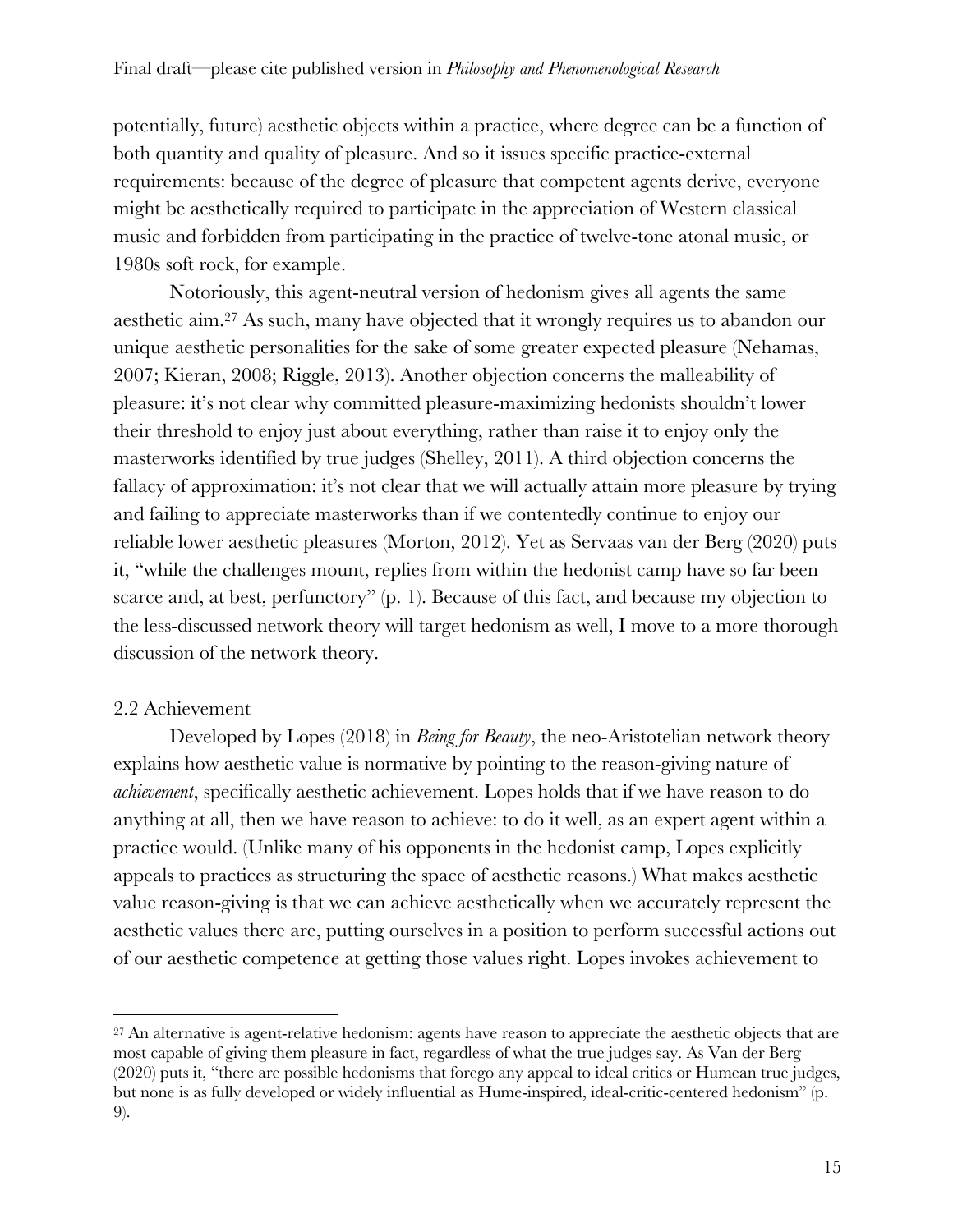explain how aesthetic value facts—facts such as 'the counterpoint is haunting' or 'the lawn is ugly'—can be aesthetic reasons to act well, but spelling out the role that achievement plays in his explanation requires some care. The fact that the pianist will achieve by playing the Bach fugue without the damper pedal is *not* an aesthetic reason for them to do so. Rather, the fact that they will achieve by doing so explains *why* the fact that 'the counterpoint is haunting' is an aesthetic reason for them to play it without pedal (p. 136). In other words, what counts in favor of playing the fugue without pedal is the fact that the counterpoint is haunting, not the fact that playing the fugue without pedal is what the expert pianist would do. So it's not that achievement itself gives us aesthetic reasons, but that achievement explains why aesthetic values are reason-giving. For my purposes, however, the form of this explanation will not be as important as the application of the network theory to the question of practice-choice, for which Lopes will introduce a distinct kind of reason.

What about the rational basis for specific practice-choice? Here too achievement plays the crucial role. As opposed to agent-neutral hedonism's cardinal ranking of aesthetic practices, based on some complex notion of degree of pleasure, the agentrelative network theory generates an ordinal ranking of aesthetic practices, based on a particular agent's prospects for achievement as cashed out in terms of their existing abilities and competences. This ranking explains, from the point of view of their current circumstances, which practices an agent should opt into.28 It's not that all agents are aesthetically required to go in for the same practices, but rather that particular agents are aesthetically required to go in for some rather than others. To spell this out, Lopes introduces the notion of a *derived* aesthetic reason for an agent, based on whether or not they would achieve, to opt into some but not all aesthetic practices. To take Lopes' example, "Aaron, who is good at making North Indian curries, has strong derived aesthetic reason to learn to make Goan curries. Not so Rosalina, who does not cook" (p. 206). So Aaron, in virtue of his competence with cooking in a similar practice, has practice-external reason to move into a different practice, a reason that Rosalina lacks.

To explore the network theory's implications, consider a potential counterexample, which comes from Sarah Paul and Jennifer Morton (2014). They introduce it against reasons fundamentalism, but I will show that it applies here as well:

> Consider the agent who values cooking and fine cuisine even though his palate is indiscriminate, his execution sloppy and his knowledge of

<sup>28</sup> Importantly for Lopes, this is not a ranking of the aesthetic value of practices, only a ranking of their reason-giving force for particular situated agents.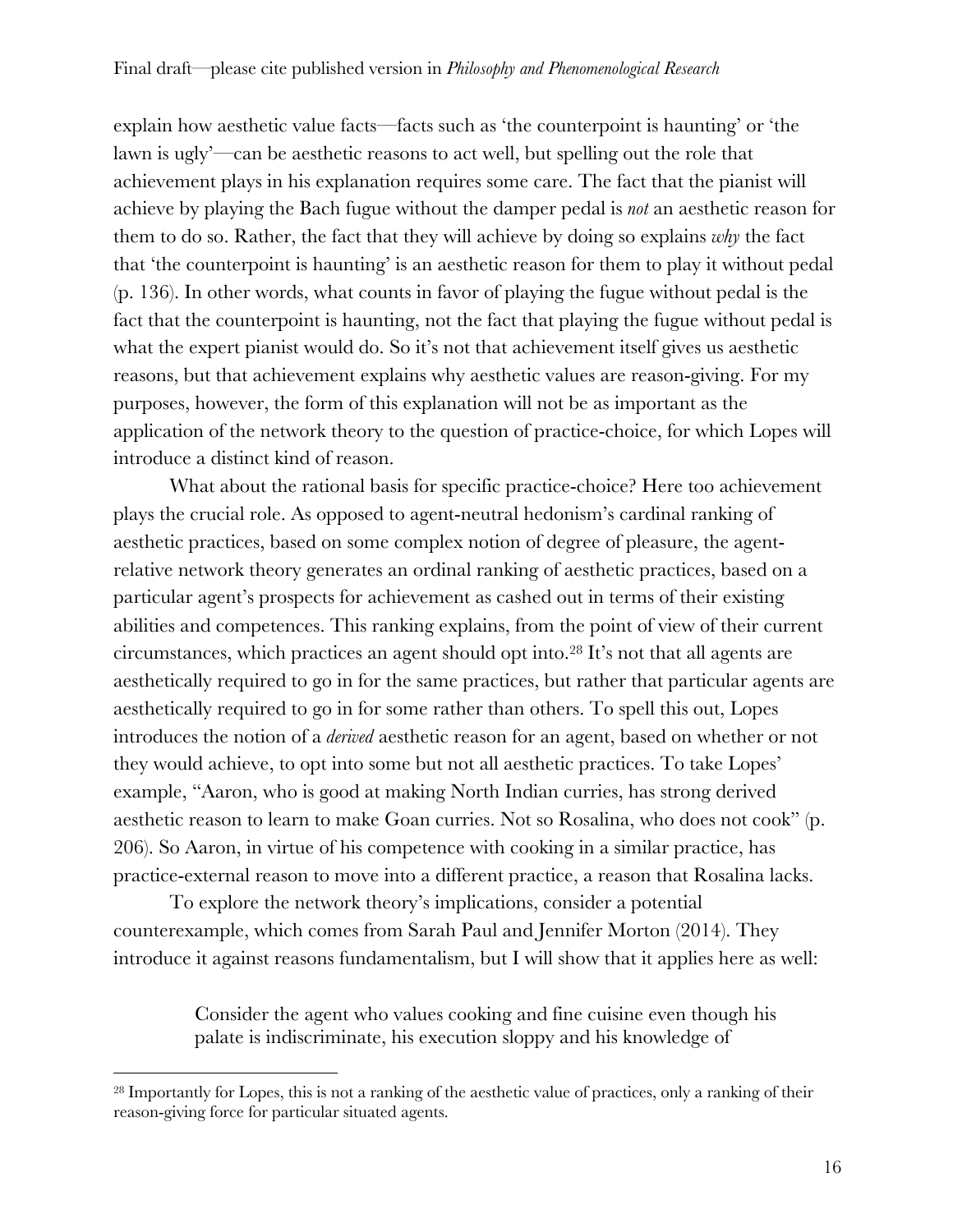cooking techniques limited. This agent is in a relatively bad position to engage with the activity of cooking, yet he eagerly watches cooking shows, subscribes to cooking magazines and eats at trendy restaurants.29 It seems that in virtue of his love for cooking, he has more reason to take classes and spend time experimenting with cooking than someone else whom cooking leaves completely cold. This cannot be explained by his superior relation to cooking, since he is by hypothesis in a worse position than many others. One might argue … that his love of cooking indicates that he will enjoy this activity and that one has additional reason to engage with valuable activities if one will enjoy them. … But it is far from clear that the balance of pleasures and pains will always work out in favour of this suggestion; after all, our bumbling chef might get incredibly frustrated and disappointed as he pursues his beloved hobby. We suggest that this example lends support to an alternative view: perhaps the valuing itself is what gives rise to the additional reasons in question (p. 341).30

Suppose you agree that the bumbling chef does actually have these reasons to pursue his hobby. Then it looks like what we have practice-external reason to do cannot be fully explained in terms of achievement, since by hypothesis the bumbling chef is not likely to achieve. This example also works against taking pleasure to be the only source of our practice-external reasons, since the bumbling chef is frequently frustrated in his aims and may not derive much pleasure from the activity of cooking. But I focus on the network theory.

One way for Lopes to respond might be to claim that all agents have weak standing reason to mess around with unfamiliar aesthetic practices. But this cannot be satisfactory, because as the story is set up, the bumbling chef has gone well beyond experimentation into extended engagement with the activity. Another way to respond would be to deny that the bumbling chef really has derived aesthetic reasons to pursue his hobby. This is what Lopes is committed to, given his formulation in the text. He writes:

> What we need is a conception of a reason to achieve by joining an aesthetic practice that is not a fact of the form  $x$  is  $V'$  [where  $V$  is an aesthetic value fact]. Instead, it is a fact about an unfamiliar  $K$ —a fact of the form 'K is F' [where K is an aesthetic practice]—that gives some agent reason to develop competence in K. Call such a fact a derived aesthetic reason. That is, the fact that  $K$  is  $F$  is derived aesthetic reason for  $A$  to acquire core

<sup>29</sup> For my purposes, the chef must have the goal of improving his own cooking skills, since even a bad chef can still have aesthetic reason to appreciate fine dining.

<sup>&</sup>lt;sup>30</sup> I first discussed the bumbling chef case as an objection to the network theory, though only briefly, in Kubala (2019b).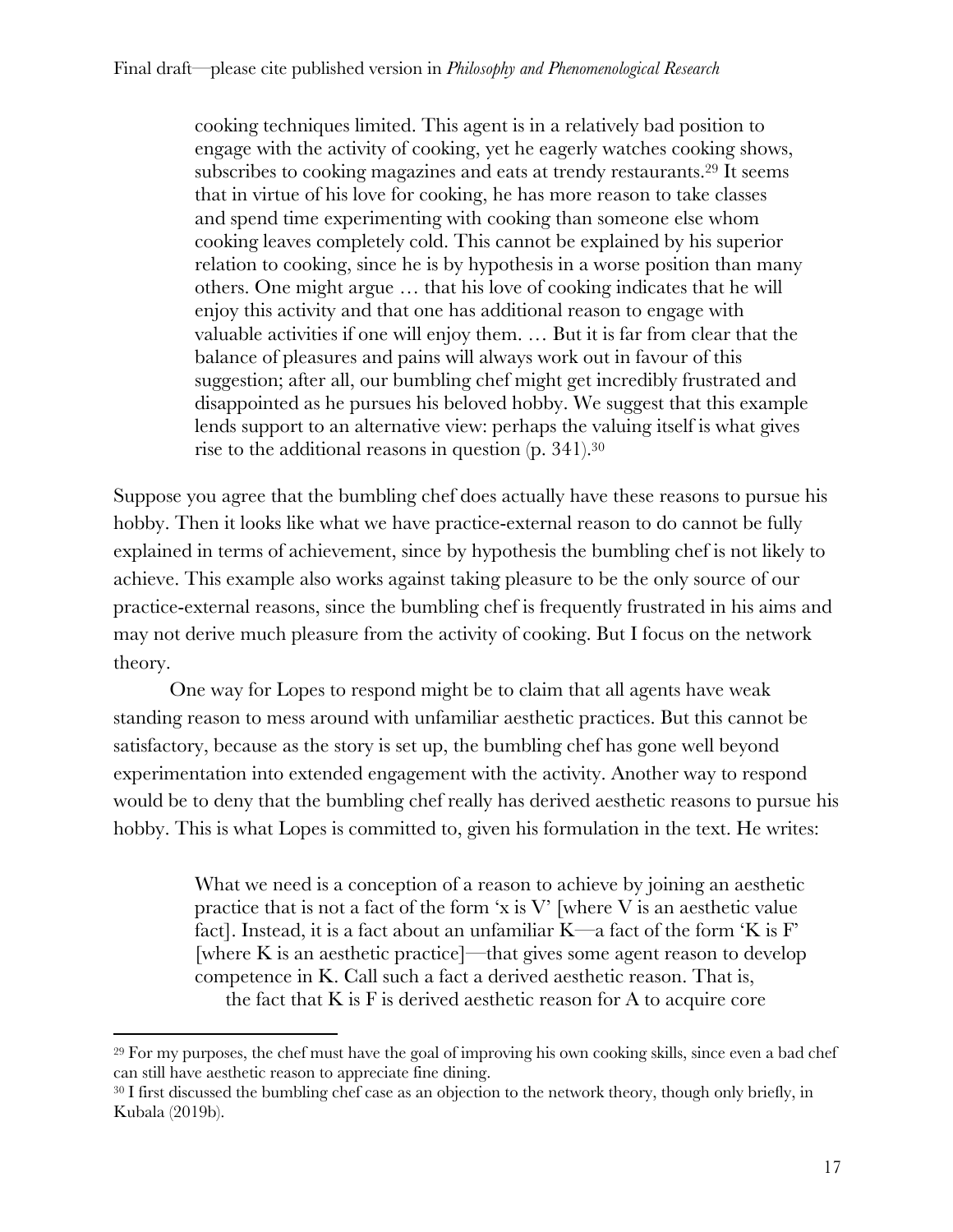aesthetic competence in  $K =$  the fact that K is F lends weight to the proposition that A would achieve were A to acquire core aesthetic competence in K.

The fact that K is F is obviously a fact that stands K in relation to A (p. 206).

Applying this to the cooking example, the fact that, say French cooking requires competence in chopping herbs, whisking eggs, and melting butter is a fact that stands the practice of French cooking in relation to our bumbling chef. Because he lacks such competences, he has no derived aesthetic reason to opt into French cooking. There are no facts about his relation to the practice of French cooking that lend weight to the proposition that he would achieve.

Note that there are two possible readings of the proposition 'that A would achieve'. An objective reading holds that A would, in point of fact, achieve. But coming to appreciate new values is risky, and we cannot know in advance where it will take us, and whether we will in fact achieve (Paul, 2014; Callard, 2018). A more plausible reading is subjective, and better fits with Lopes' (2018) text, since he writes of A having "better prospects for aesthetic achievement" (p. 206). So A's derived aesthetic reasons stem from facts about what A reasonably believes they could achieve.

But what if an agent doesn't want to achieve? I don't mean at a given moment of *akrasia*, but at all, ever. My existing competences give me lots of derived aesthetic reasons: the fact that I was good at the piano gave me derived aesthetic reason to take organ lessons. But I hated playing the organ. Conversely, the bumbling chef's existing incompetences give him no derived aesthetic reason to cook. But he loves cooking. The judgment I'm trying to elicit is that Lopes' theory fails to capture the fact that our practice-external reasons depend, in part, on our *preferences*—what we like and dislike understood expansively to include what we love or value in a robust way. He writes: "Having observed how being good at doing something often goes with loving to do it, we tend to reason that we must love what we are good at doing. But we reason fallaciously. We can sacrifice what we want on the altar of achievement" (p. 151). Of course, that's true; we *can* do that. But Lopes' account implies that in order to do what we have most derived aesthetic reason to do, we are required to sacrifice what we want whenever it comes apart from what we happen to be good at. Instead, I claim that the bumbling chef has other reasons to cook, deriving from what he values, which outweigh whatever achievement-based reasons he may have. If we really are under a practice-external aesthetic requirement to achieve, then so much the worse for achievement.

But it turns out that matters are more complicated than this, because it isn't clear what makes this derived aesthetic requirement *aesthetic* in the first place. After all,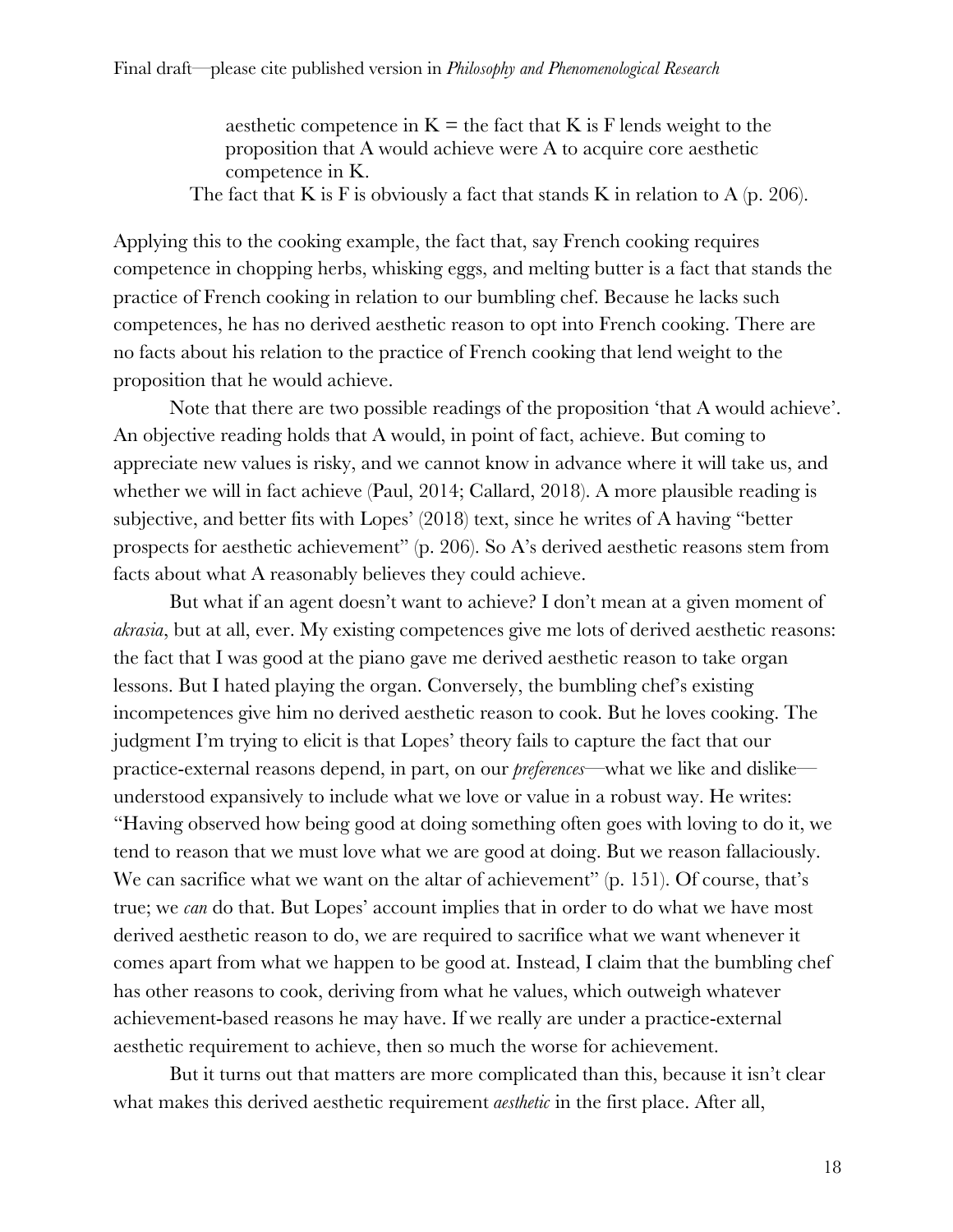achievement-based reasons aren't evaluative aesthetic reasons, because they don't make reference to aesthetic value: they aren't facts of the form 'x is V' but of 'K is F', where  $Fs$ are facts about the competences agents need for achievement within a practice. And they aren't constitutive aesthetic reasons, because, as Lopes himself admits, there isn't a single practice of aesthetic achievement (p. 95). Lopes is certainly correct to allow that agents have plenty of non-aesthetic reasons to opt into a new aesthetic practice: reasons of partiality to others, reasons of social identity, prestige- or wealth-based reasons (p. 203). As such, it is open to him to agree with me that in the bumbling chef case, such nonaesthetic reasons could outweigh the achievement-based reasons. Maybe the bumbling chef has most overall reason to pursue his hobby; it's just that it goes against the grain of aesthetic rationality, of what he has most aesthetic reason to do. But if the point of insisting that these achievement-based reasons are *aesthetic* reasons is to accord them special normative status, then we should deny that such status has been earned.<sup>31</sup> Achievement is just one more non-aesthetic source of practice-external reasons.

Elsewhere in his book, in fact, Lopes appears to grant that derived aesthetic reasons are not really aesthetic, except insofar as they concern aesthetic practices. The normativity of achievement is what he calls "plain vanilla normativity: […] normativity that may well be found outside the aesthetic domain; it is not distinctively aesthetic" (p. 48). And insofar as the normativity of derived aesthetic reasons reduces to the normativity of achievement, then derived aesthetic reasons are not distinctively aesthetic. But then reasons of achievement have no special claim on aesthetic rationality—they can compete with other practical reasons, and perhaps often lose out. Notice that the same is true of hedonism: the normativity of pleasure is another kind of 'plain vanilla normativity'. We have plenty of pleasure-based reasons that have nothing to do with the aesthetic domain. And our hedonic reasons can compete with, and lose out to, practical reasons of other kinds. On both hedonism and the network theory, therefore, there turns out to be nothing distinctively aesthetic about the source of aesthetic normativity at all.

I have, in effect, presented both hedonism and the network theory with a dilemma. Either pleasure or achievement is the only source of practice-external reasons to opt into aesthetic practices, or there are other sources. The single-source view is implausible, as the bumbling chef example illustrates: without denying that pleasure or achievement can serve as potential sources of practice-external reasons, it looks like the bumbling chef has decisive reasons to opt into a culinary practice that are not grounded in either source. But

<sup>&</sup>lt;sup>31</sup> The 'derived' terminology is potentially misleading, too, since the practice-external ('derived') reasons are actually more normatively fundamental, stemming directly from what Lopes takes to be the source of aesthetic normativity, viz. achievement.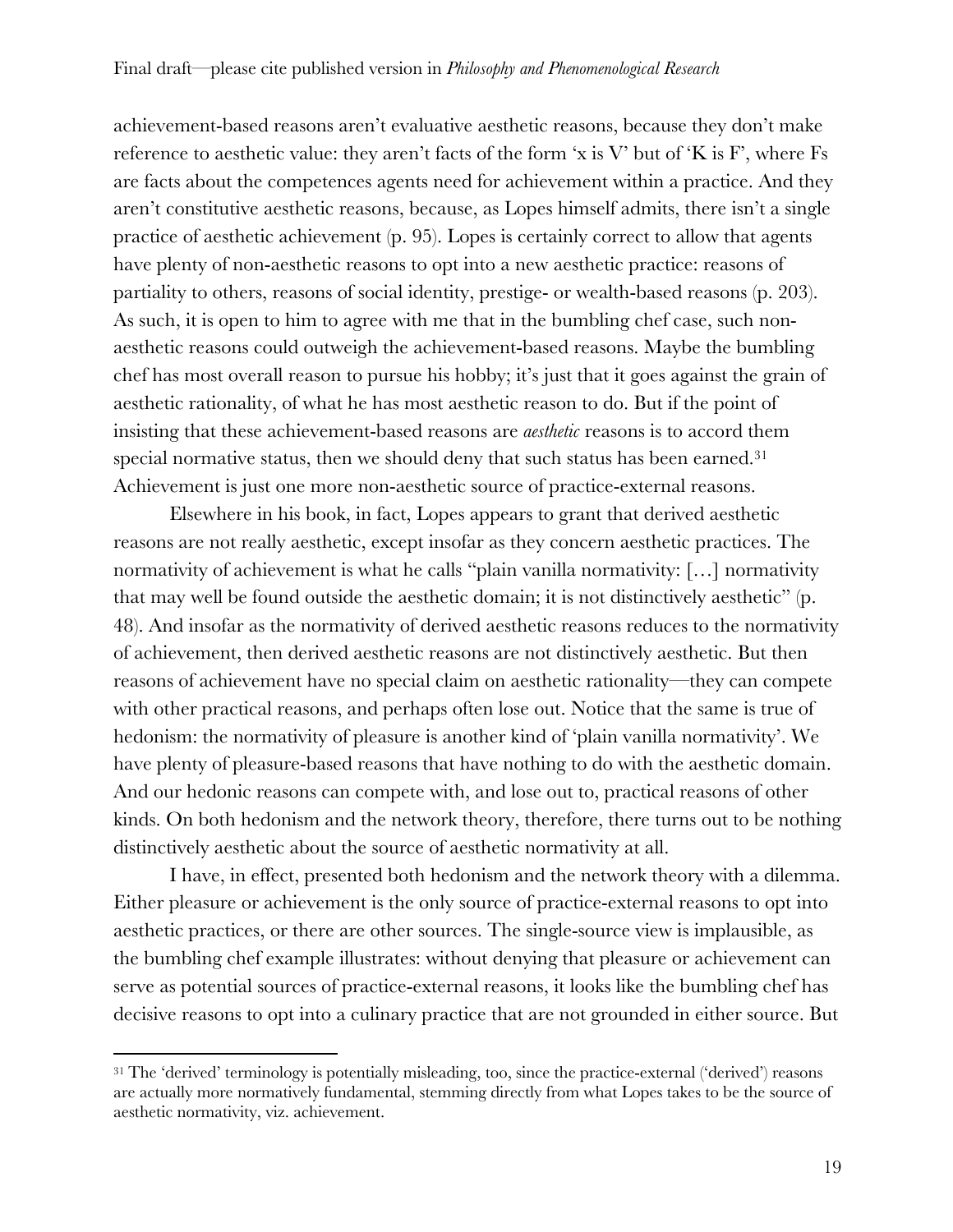on the hybrid-source view, it is not clear why reasons of pleasure or achievement should be accorded special normative status, since there is nothing distinctively aesthetic about such reasons. The bumbling chef has many practice-external reasons, but none of them has a claim to be distinctively aesthetic.

### 2.3 Morality

Other single-source answers don't fare much better. A third candidate might be a *moral* value: maybe aesthetic value is reason-giving in virtue of some moral value it possesses, such as its capacity to contribute to welfare. But this doesn't seem like the right kind of answer when it comes to practice-external aesthetic requirements. Am I required to opt into the aesthetic practices in which I would promote the greatest welfare? That is surely the wrong place for moral considerations to come into play. More plausibly, moral considerations function as screeners, which screen off, in some minimal way, which aesthetic practices are potentially reason-giving.32 A plausible necessary condition on a justified aesthetic practice is that it be reasonably conducive to general human flourishing, or at least not in violation of moral requirements.

#### 2.4 Pluralism

The failure of each of these single-source accounts—pleasure, achievement, or some moral value—suggests that the source question does not have a single answer. A fourth possibility would therefore be to go *hybrid*. Andrew McGonigal (2018) argues that realists about aesthetic reasons should locate the source of aesthetic normativity in some "highly abstract and general agent-neutral reasons," such as our reason to value happiness, or to value rational accomplishment (p. 23). Given that McGonigal speaks of 'reasons' in the plural, we might develop this as a hybrid-source account, one that appeals not only to pleasure/happiness and achievement/rational accomplishment, but to desiresatisfaction or love. The list of such sources would be unified because they all relate our engagement with the aesthetic domain to something about the good life. But again, the source of aesthetic normativity would not be a single value, let alone a single aesthetic value.

<sup>&</sup>lt;sup>32</sup> Alternatively, we might model moral considerations as reasons that compete in their own right with aesthetic considerations, such that they could override, not merely screen off, aesthetic reasons. But then it would be theoretically possible for some huge degree of aesthetic value to outweigh moral considerations.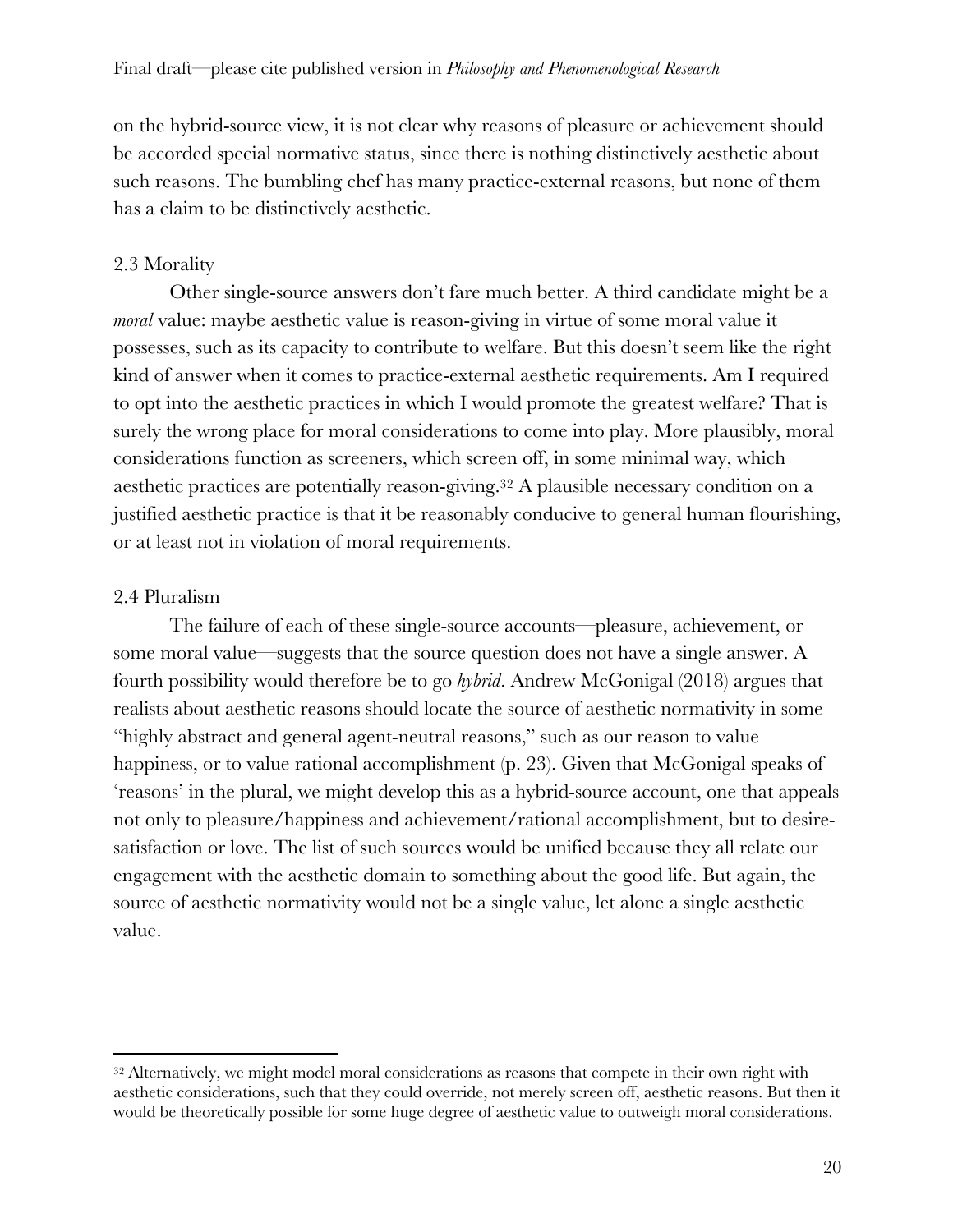## 2.5 Primitivism

Although I myself am attracted to a hybrid-source account, I will mention one final possibility, which is only beginning to be discussed. A *primitivist* holds that there is no more fundamental answer to the question of how aesthetic values are reason-giving. Keren Gorodeisky (2019) gestures toward, though stops short of defending, such a primitivist account, on which beauty is a basic value, like truth or goodness. As she puts it, "the general question 'why are aesthetically valuable objects in general valuable or good?' makes as little sense as the questions 'why are virtuous people good?' 'why is a life of wellbeing good?"" (p. 18). Such a primitivist denies that there is any true explanatory valueclaim to be had about how aesthetic value is, in general, reason-giving. It's not that the source question is meaningless, *contra* Gorodeisky's formulation, but that it has no substantive answer. As James Shelley (2011) puts it, in glossing the primitivist position he finds in Hume, we cannot explain the normativity of aesthetic value "by appealing to some value more basic than the value we find in [aesthetically valuable objects]" (p. 220). Whether or not primitivism is true therefore depends on whether or not there is a substantive value, or set of values, more explanatorily basic than aesthetic value. Because I think there may well be, I am not drawn to primitivism, but settling that issue is a further task.

To move to a positive conclusion: both the primitivist and the hybrid-source theorist agree that aesthetic value is, in general, normative. The primitivist agrees because aesthetic value is a basic value, and the hybrid-source theorist agrees because aesthetic value is explanatorily connected with more fundamental values concerning the good life. So both agree that there would be something to criticize in an anaesthetic agent, one who never responds to any aesthetic values at all. But both deny that there are any specific aesthetic practices that all agents are required to opt into.33 Rather, an agent's choice of which practices to go in for will depend on particularizing information about their sensibilities, abilities, and contexts: what they happen to like, what they happen to be good at doing, and which determinate aesthetic values happen to be in the vicinity.34 Such information can provide plenty of practice-external reasons, which speak in favor of certain practices rather than others, but will not issue any specific requirements.

<sup>33</sup> As Lillehammer (2007) writes in another context, "the rational inescapability of having at least some substantial values does not entail the rational escapability of any specific substantial values" (p. 60). <sup>34</sup> As Gorodeisky (2019) argues, we have "pragmatic and personal reasons," based in our sensibilities, not to respond to most aesthetically valuable objects (p. 8).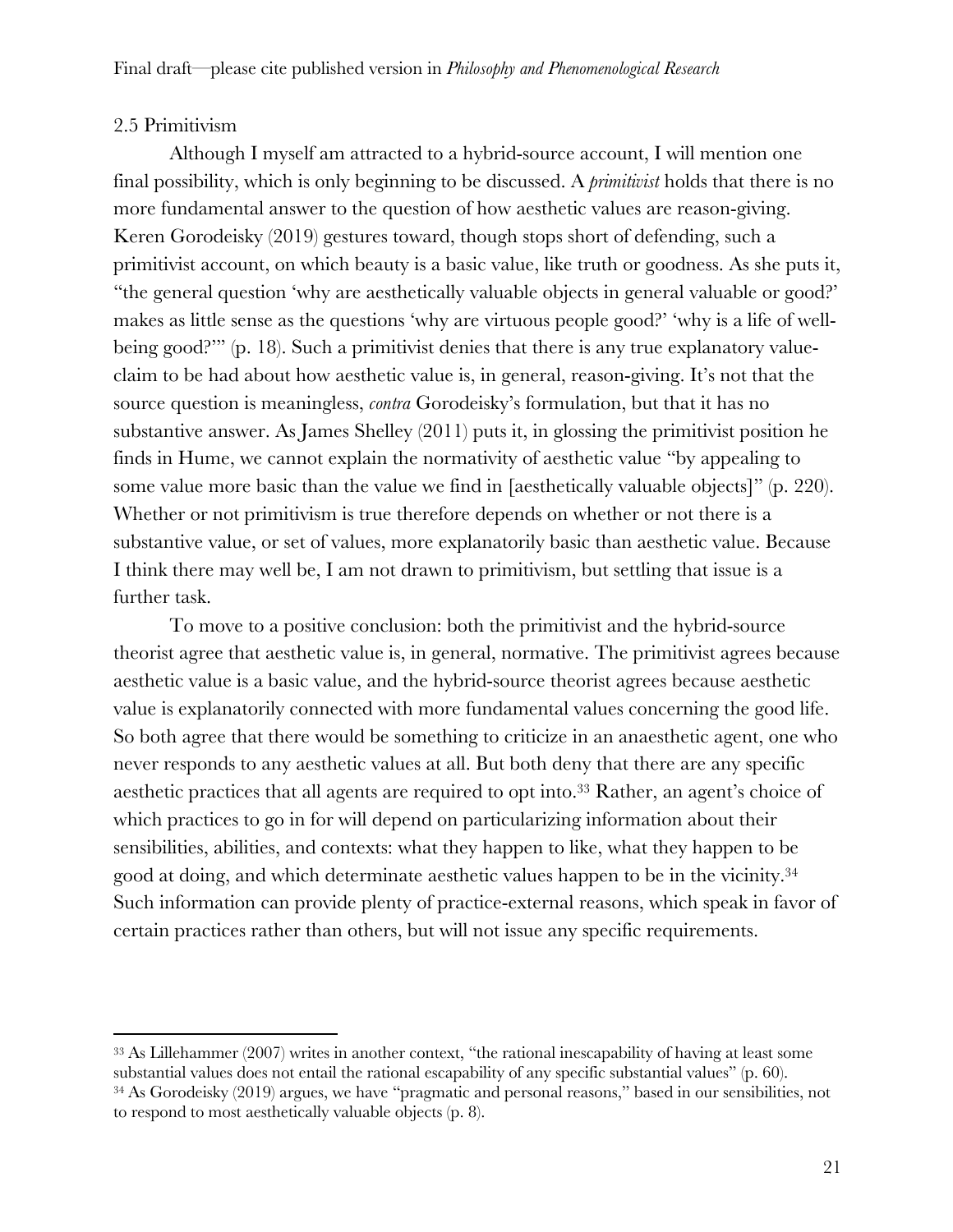I have argued that aesthetic actions and attitudes are largely practice-governed, and that practitioners are, as such, subject to practice-internal norms and requirements.35 Although not all of these requirements are directly aesthetic, they can all be understood as indirectly aesthetic in virtue of their connection to the aesthetic value(s) at which a practice constitutively aims; this preserves the explanatory primacy of value-based notions over correctness-based notions in the aesthetic domain. But because there are no specific practice-external aesthetic requirements, my account is able to clarify the sense many have that the aesthetic really is a domain of freedom from rules and norms: it turns out to be a domain of freedom from any *particular* rules and norms.36

# **REFERENCES**

Beardsley, M. C. (1979). In defense of aesthetic value. *Proceedings and Addresses of the American Philosophical Association*, *52*, 723–749.

Beiser, F. (2009). *Diotima's Children*. New York: Oxford University Press.

Brennan, G., Eriksson, L., Goodin, R. E., & Southwood, N. (2013). *Explaining Norms*. New York: Oxford University Press.

Broome, J. (2013). *Rationality Through Reasoning*. Oxford: Wiley-Blackwell.

Callard, A. (2018). *Aspiration: The Agency of Becoming*. New York: Oxford University Press.

Carroll, N. (2001). Art, intention, and conversation. In N. Carroll, *Beyond Aesthetics* (pp. 157–180). Cambridge: Cambridge University Press.

<sup>35</sup> I say 'largely practice-governed' because agents also have reasons for practice-change. Some of them will be moral, or political, but others will be responsive to the same aesthetic value that (somehow) justifies the practice. Again, this makes for practical messiness: when it comes to practice-change, sometimes the same value rationalizes both the practice and the reformer's action. Consider modifications to a utilitarian practice of punishment: the practice is justified by making things go better on the whole, while particular actions of punishment are justified by guilt. But a reformer might propose that punishment consist not (merely) in incarceration, say, but in attempts at therapeutic rehabilitation, on the grounds of making things go better on the whole. This practical messiness is, however, compatible with the theoretical neatness of the logical distinction between justifying an action and justifying a practice. <sup>36</sup> Earlier versions of this paper were delivered at the 2017 British Society of Aesthetics Annual Conference, the 2018 American Philosophical Association Central Division Meeting, the 2019 American Society for Aesthetics Annual Meeting, the 2019 Aesthetics in the Reasons Revolution Conference, the London Aesthetics Forum, and the University of California, Santa Barbara. Thanks to the audiences on those occasions, and to those involved in the very helpful referee process at this journal. For much stimulating discussion, I am especially grateful to Max Hayward, Andrew Huddleston, Alex King, Dom Lopes, Kyle Mahowald, and Antonia Peacocke.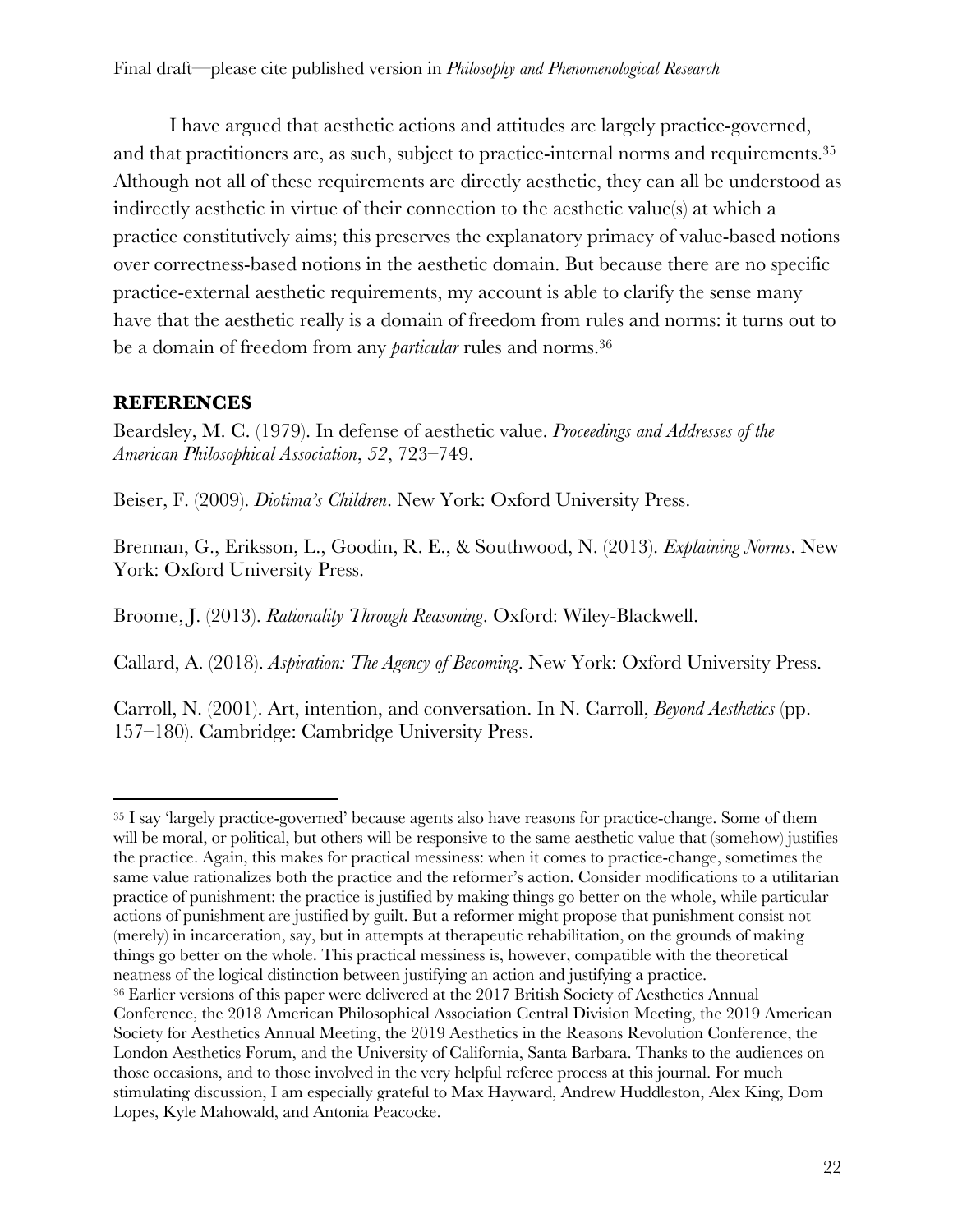Carroll, N. (2009). *On Criticism*. London: Routledge.

Dancy, J. (2004). Enticing reasons. In R. J. Wallace, P. Pettit, S. Scheffler, & M. Smith (Eds.), *Reasons and Value: Themes from the Moral Philosophy of Joseph Raz* (pp. 91–118). New York: Oxford University Press.

Danto, A. (1964). The artworld. *Journal of Philosophy, 61*, 571–584.

Davies, D. (2004). *Art as Performance*. Oxford: Blackwell Publishing.

Davies, S. (2006). Authors' intentions, literary interpretation, and literary value. *British Journal of Aesthetics*, *46*, 223–247.

Dickie, G. (1974). *Art and the Aesthetic: An Institutional Analysis*. Ithaca: Cornell University Press.

Foot, P. (1972). Morality as a system of hypothetical imperatives. *Philosophical Review*, *81*, 305–316.

Goldman, A. (2006). The experiential account of aesthetic value. *Journal of Aesthetics and Art Criticism*, *64*, 333–342.

Goldman, A. (2013). *Philosophy and the Novel*. New York: Oxford University Press.

Goodman, N. (1976). *Languages of Art: An Approach to a Theory of Symbols*. Indianapolis: Hackett Publishing.

Gorodeisky, K., & Marcus, E. (2018). Aesthetic rationality. *Journal of Philosophy*, *115*, 113– 140.

Gorodeisky, K. (2019). On liking aesthetic value. *Philosophy and Phenomenological Research*. Advanced online publication. doi: 10.1111/phpr.12641

Irvin, S. (2006). Authors, intentions, and literary meaning. *Philosophy Compass*, *1*, 114–128.

Kant, I. (1790/2000). *Critique of the Power of Judgment*. Trans. P. Guyer & E. Matthews. Cambridge: Cambridge University Press.

Kieran, M. (2008). Why ideal critics are not ideal: Aesthetic character, motivation, and value. *British Journal of Aesthetics*, *48*, 278–294.

King, A. (2020). Review of Dominic McIver Lopes, *Being for Beauty. British Journal of Aesthetics*, *60*, 99–102.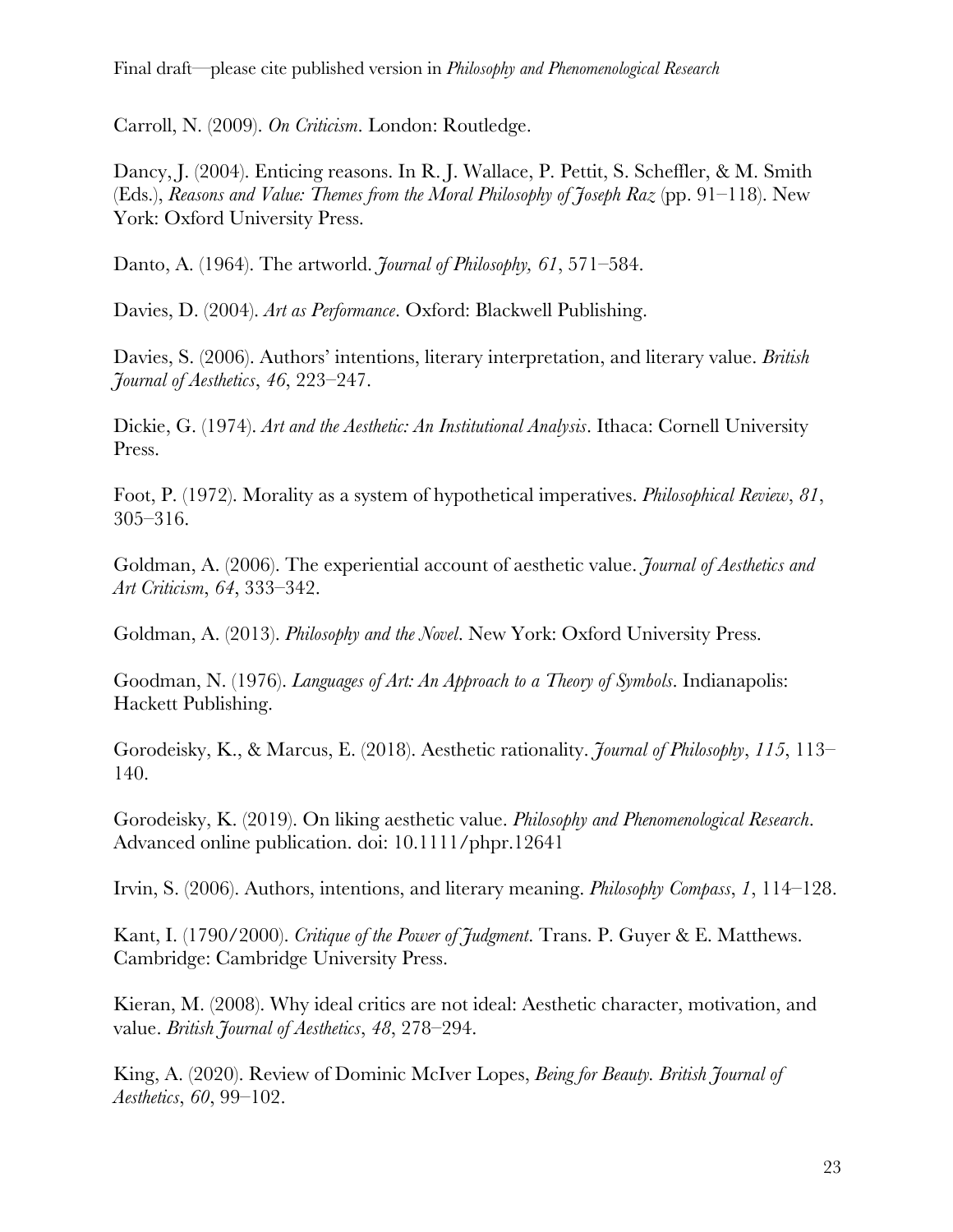Final draft—please cite published version in *Philosophy and Phenomenological Research*

Kubala, R. (2018). Grounding aesthetic obligations. *British Journal of Aesthetics*, *58*, 271– 285.

Kubala, R. (2019a). Literary intentionalism: A shared interpretive policy. *Metaphilosophy*, *50*, 503–515.

Kubala, R. (2019b). Review of Dominic McIver Lopes, *Being for Beauty*. *Estetika*, *56*, 250– 262.

Levinson, J. (2002). Hume's standard of taste: The real problem. *Journal of Aesthetics and Art Criticism*, *60*, 227–238.

Lillehammer, H. (2007). *Companions in Guilt: Arguments for Ethical Objectivity*. New York: Palgrave Macmillan.

Lillehammer, H. (2008). Values of art and the ethical question. *British Journal of Aesthetics*, *48*, 376–394.

Lopes, D. M. (2018). *Being for Beauty: Aesthetic Agency and Value*. New York: Oxford University Press.

Lord, E., & Sylvan, K. (2019). Reasons: Wrong, right, normative, fundamental. *Journal of Ethics & Social Philosophy*, *15*, 43-74.

MacIntyre, A. (2007). *After Virtue*. Third Edition. Notre Dame: University of Notre Dame Press.

Maguire, B., & Woods, J. (2020). The game of belief. *Philosophical Review*, *129*, 211–249.

Manne, K. (2013). On being social in metaethics. *Oxford Studies in Metaethics*, *8*, 50–73.

McGonigal, A. (2018). Aesthetic reasons. In D. Star (Ed.), *The Oxford Handbook of Reasons and Normativity* (pp. 908–935). New York: Oxford University Press.

Morton, A. (2012). *Bounded Thinking: Intellectual Virtues for Limited Agents*. New York: Oxford University Press.

Mothersill, M. (1984). *Beauty Restored*. Oxford: Clarendon Press.

Mothersill, M. (1989). Hume and the paradox of taste. In G. Dickie, R. Sclafani, & R. Roblin (Eds.), *Aesthetics: A Critical Anthology* (pp. 269–286). New York: St. Martin's Press.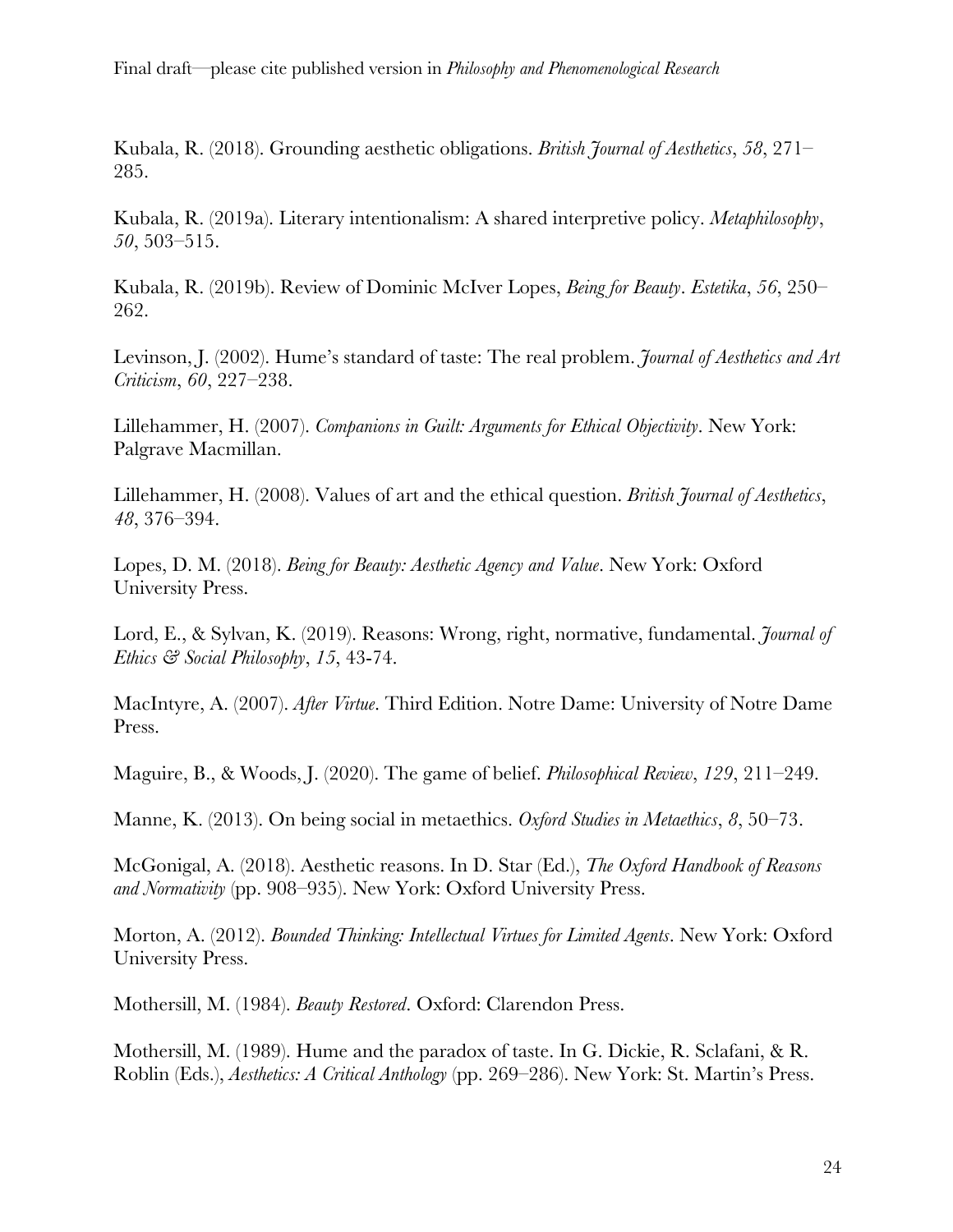Final draft—please cite published version in *Philosophy and Phenomenological Research*

Nehamas, A. (2007). *Only a Promise of Happiness: The Place of Beauty in a World of Art*. Princeton: Princeton University Press.

Nguyen, C. T. (2019). Autonomy and aesthetic engagement. *Mind*. Advanced online publication. doi: 10.1093/mind/fzz054

Nieswandt, K. (2019). What is conventionalism about rights and duties? *Australasian Journal of Philosophy*, *97*, 15–28.

Paul, L. (2014). *Transformative Experience*. New York: Oxford University Press.

Paul, S. K., & Morton, J. M. (2014). Critical notice: *Of Reasons and Recognition*. *Analysis Reviews*, *74*, 339–348.

Rawls, J. (1955). Two concepts of rules. *Philosophical Review*, *64*, 3–32.

Raz, J. (1999). *Practical Reason and Norms*. Second Edition. New York: Oxford University Press.

Raz, J. (2003). *The Practice of Value*. Ed. R. J. Wallace. Oxford: Clarendon Press.

Riggle, N. (2013). Levinson on the aesthetic ideal. *Journal of Aesthetics and Art Criticism*, *71*, 277–281.

Rohrbaugh, G. (2020). Why play the notes? Indirect aesthetic normativity in performance. *Australasian Journal of Philosophy*, *98*, 78–91.

Schiller, F. (1795/1967). *On the Aesthetic Education of Man: In a Series of Letters*. Trans. E. M. Wilkinson & L. A. Willoughby. Oxford: Clarendon Press.

Sharpe, R. A. (2000). The empiricist theory of artistic value. *Journal of Aesthetics and Art Criticism*, *58*, 321–332.

Shelley, J. (2010). Against value empiricism in aesthetics. *Australasian Journal of Philosophy*, *88*, 707–720.

Shelley, J. (2011). Hume and the value of the beautiful. *British Journal of Aesthetics*, *51*, 213– 222.

Sibley, F. (1959). Aesthetic concepts. *Philosophical Review*, *68*, 421–450.

Stecker, R. (2019). *Intersections of Value: Art, Nature, and the Everyday*. New York: Oxford University Press.